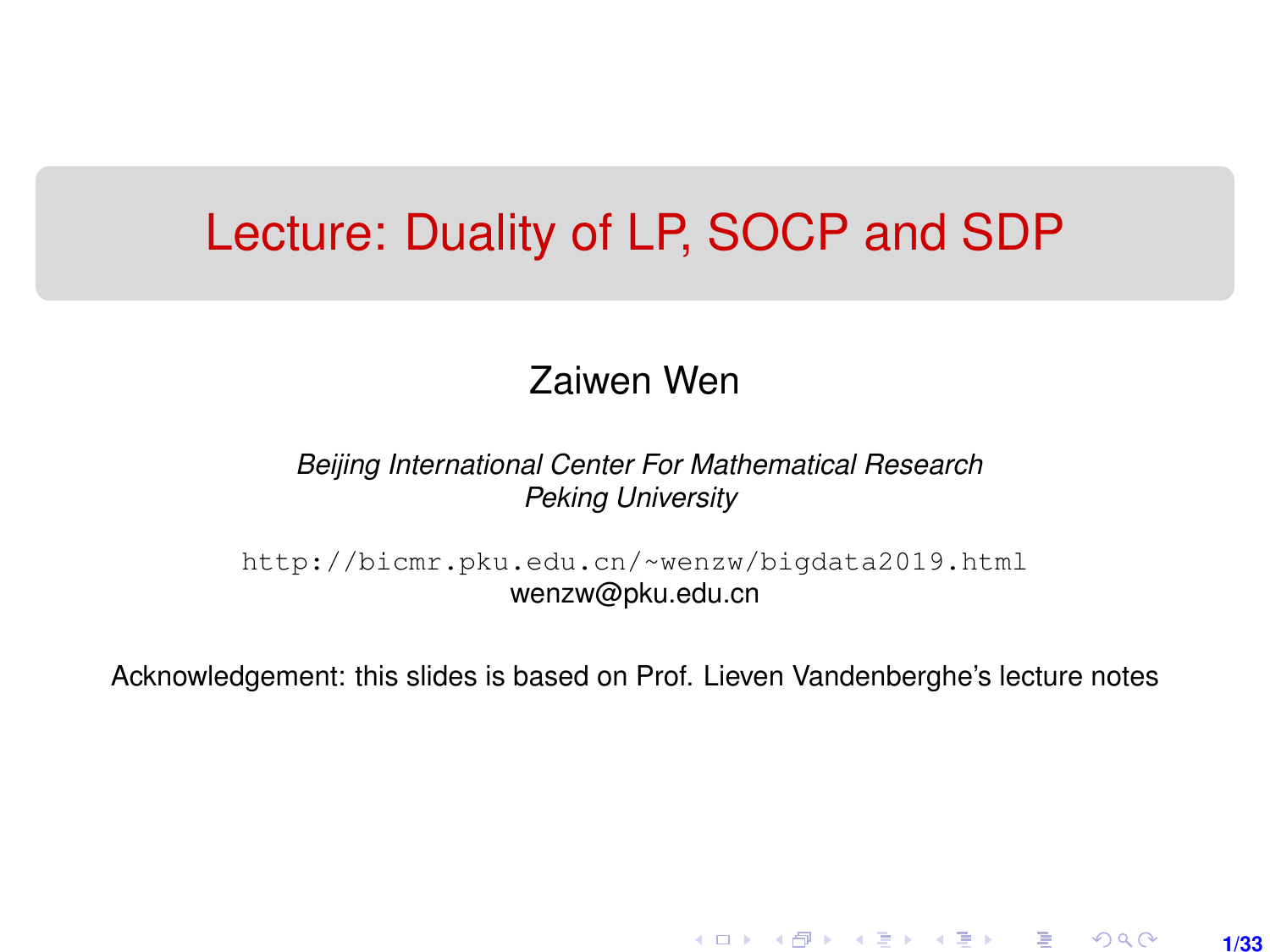# Lagrangian

#### standard form problem (not necessarily convex)

min 
$$
f_0(x)
$$
  
\n**s.t.**  $f_i(x) \le 0$ ,  $i = 1,..., m$   
\n $h_i(x) = 0$ ,  $i = 1,..., p$ 

variable  $x \in \mathbb{R}^n$ , domain  $\mathcal{D}$ , optimal value  $p^*$ . Lagrangian:  $\mathcal{L}: \mathbb{R}^n \times \mathbb{R}^m \times \mathbb{R}^p \to \mathbb{R}$ , with  $\textbf{dom}\mathcal{L} = \mathcal{D} \times \mathbb{R}^m \times \mathbb{R}^p$ 

$$
\mathcal{L}(x,\lambda,\nu) = f_0(x) + \sum_{i=1}^m \lambda_i f_i(x) + \sum_{i=1}^p \nu_i h_i(x)
$$

- weighted sum of objective and constraint functions
- $\lambda_i$  is the Lagrange multiplier associated with  $f_i(x) \leq 0$
- $\nu_i$  is the Lagrange multiplier associated with  $h_i(x)=0$

**KOD KAD KED KED E YOUR**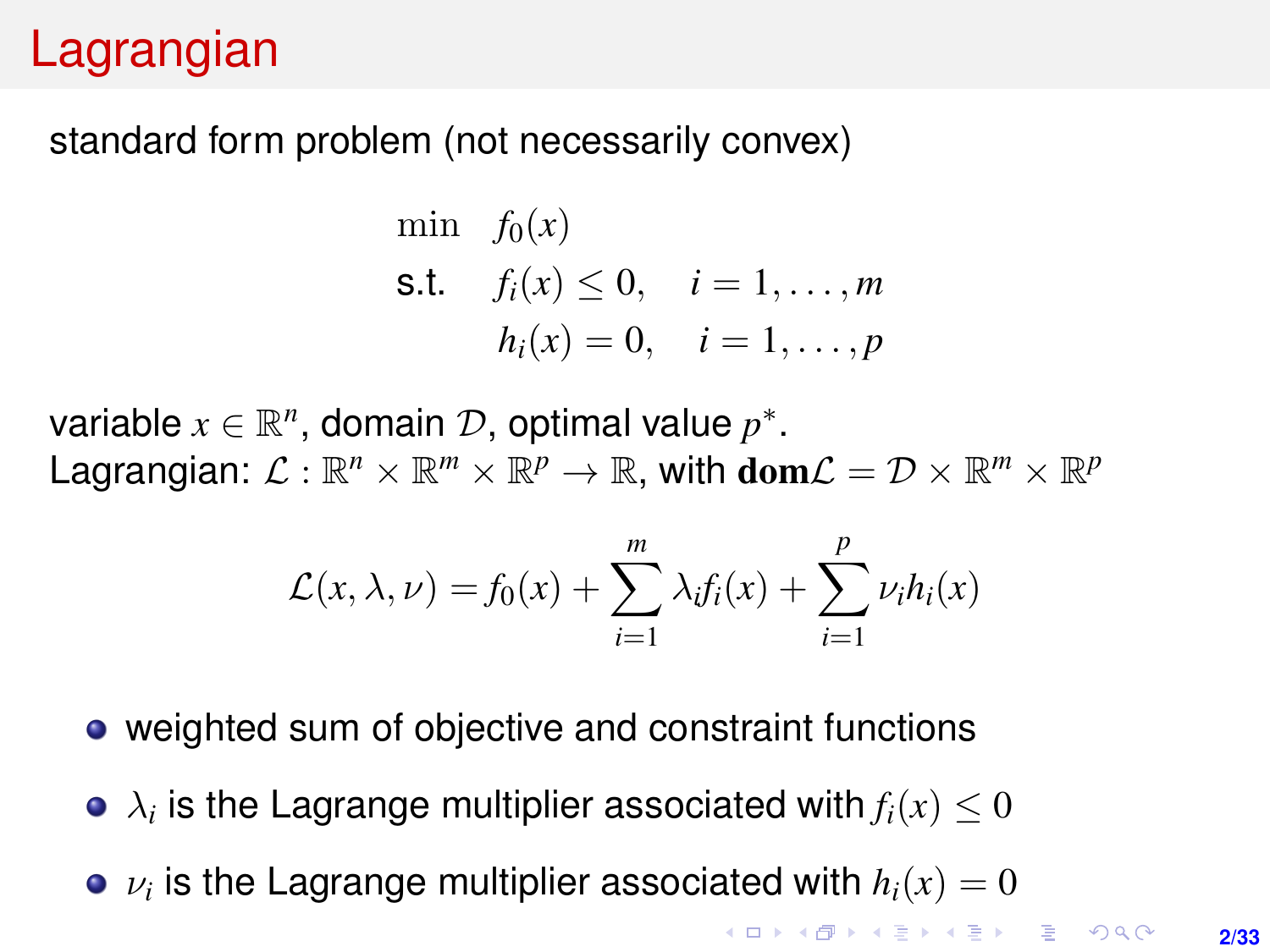### Lagrange dual function

Lagrange dual function:  $g : \mathbb{R}^m \times \mathbb{R}^p \to \mathbb{R}$ 

$$
g(\lambda, \nu) = \inf_{x \in \mathcal{D}} \mathcal{L}(x, \lambda, \nu)
$$
  
= 
$$
\inf_{x \in \mathcal{D}} \left( f_0(x) + \sum_{i=1}^m \lambda_i f_i(x) + \sum_{i=1}^p \nu_i h_i(x) \right)
$$

*g* is concave, can be  $-\infty$  for some  $\lambda, \nu$ 

lower bound property: if  $\lambda \geq 0$ , then  $g(\lambda, \nu) \leq p^*$ 

• Proof: If  $\tilde{x}$  is feasible and  $\lambda > 0$ , then

$$
f_0(\tilde{x}) \geq \mathcal{L}(\tilde{x}, \lambda, \nu) \geq \inf_{x \in \mathcal{D}} \mathcal{L}(x, \lambda, \nu) = g(\lambda, \nu).
$$

minimizing over all feasible  $\tilde{x}$  gives  $p^* \geq g(\lambda, \nu)$ .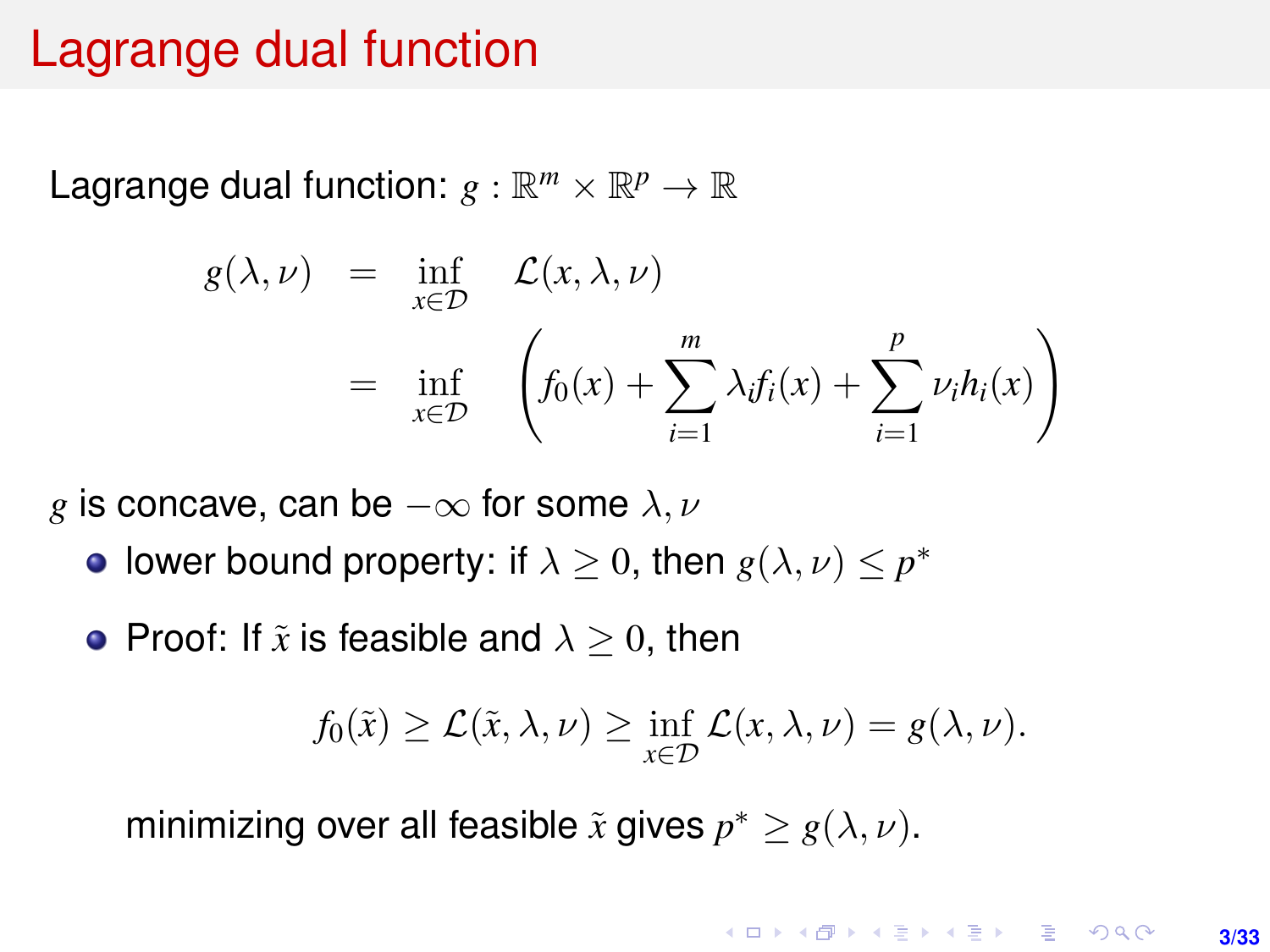# The dual problem

Lagrange dual problem

max  $g(\lambda, \nu)$ s.t.  $\lambda > 0$ 

- finds best lower bound on  $p^*$ , obtained from Lagrange dual function
- a convex optimization problem; optimal value denoted *d* ∗
- $\lambda$ ,  $\nu$  are dual feasible if  $\lambda > 0$ ,  $(\lambda, \nu) \in \text{dom} g$
- often simplified by making implicit constraint  $(\lambda, \nu) \in \text{dom} g$ explicit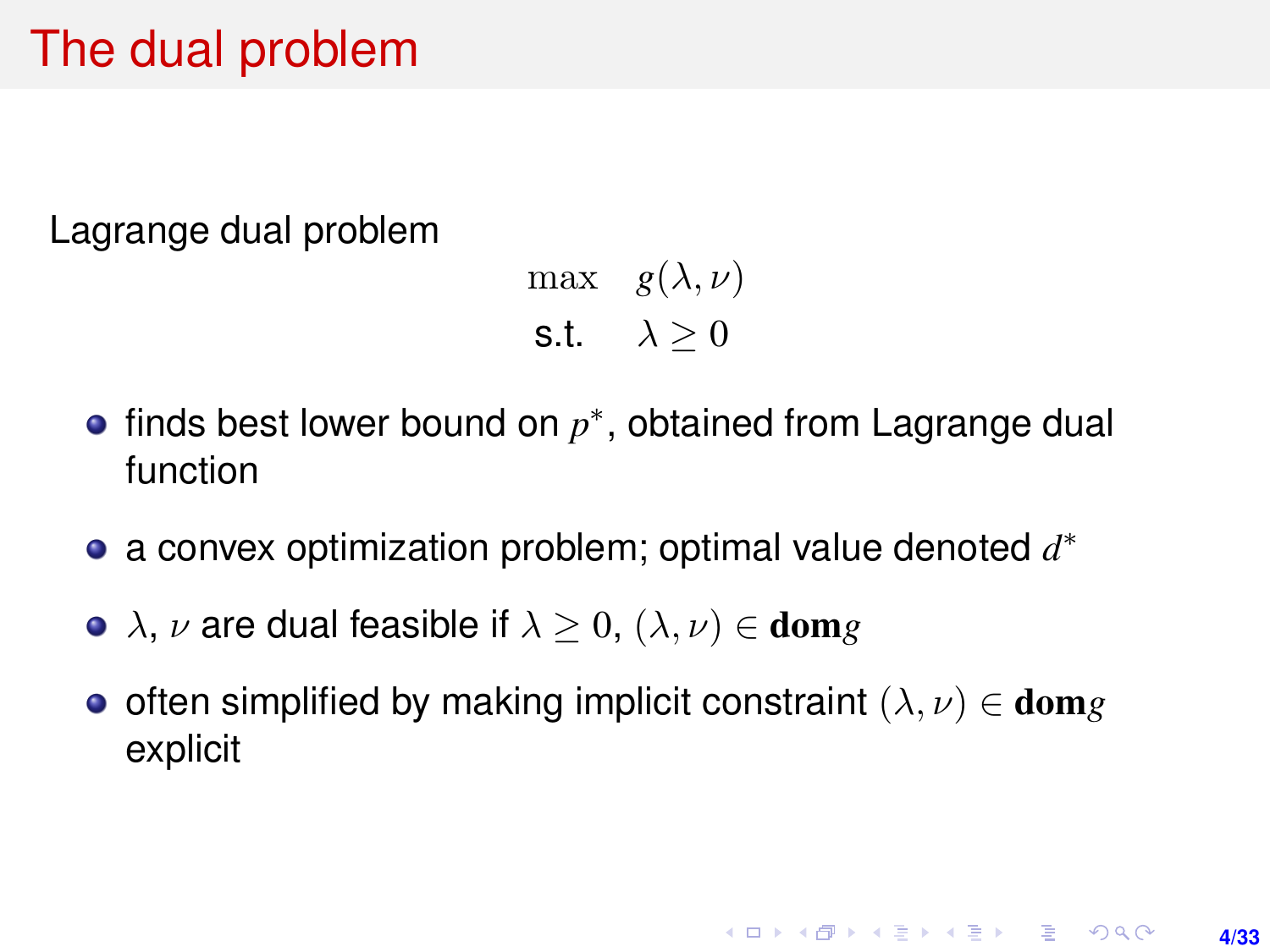### Standard form LP

(P) min 
$$
c^{\top}x
$$
 (D) max  $b^{\top}y$   
s.t.  $Ax = b$  s.t.  $A^{\top}y + s = c$   
 $x \ge 0$   $s \ge 0$ 

**•** Lagrangian is

$$
\mathcal{L}(x,\lambda,\nu) = c^{\top}x + \nu^{\top}(Ax - b) - \lambda^{\top}x = -b^{\top}\nu + (c + A^{\top}\nu - \lambda)^{\top}x
$$

 $\bullet$  *C* is affine in *x*, hence

$$
g(\lambda, \nu) = \inf_{x} \mathcal{L}(x, \lambda, \nu) = \begin{cases} -b^{\top} \nu, & A^{\top} \nu - \lambda + c = 0 \\ -\infty & \text{otherwise} \end{cases}
$$

lower bound property:  $p^* \geq -b^\top v$  if  $A^\top v + c \geq 0$ 

Check the dual of **(D)**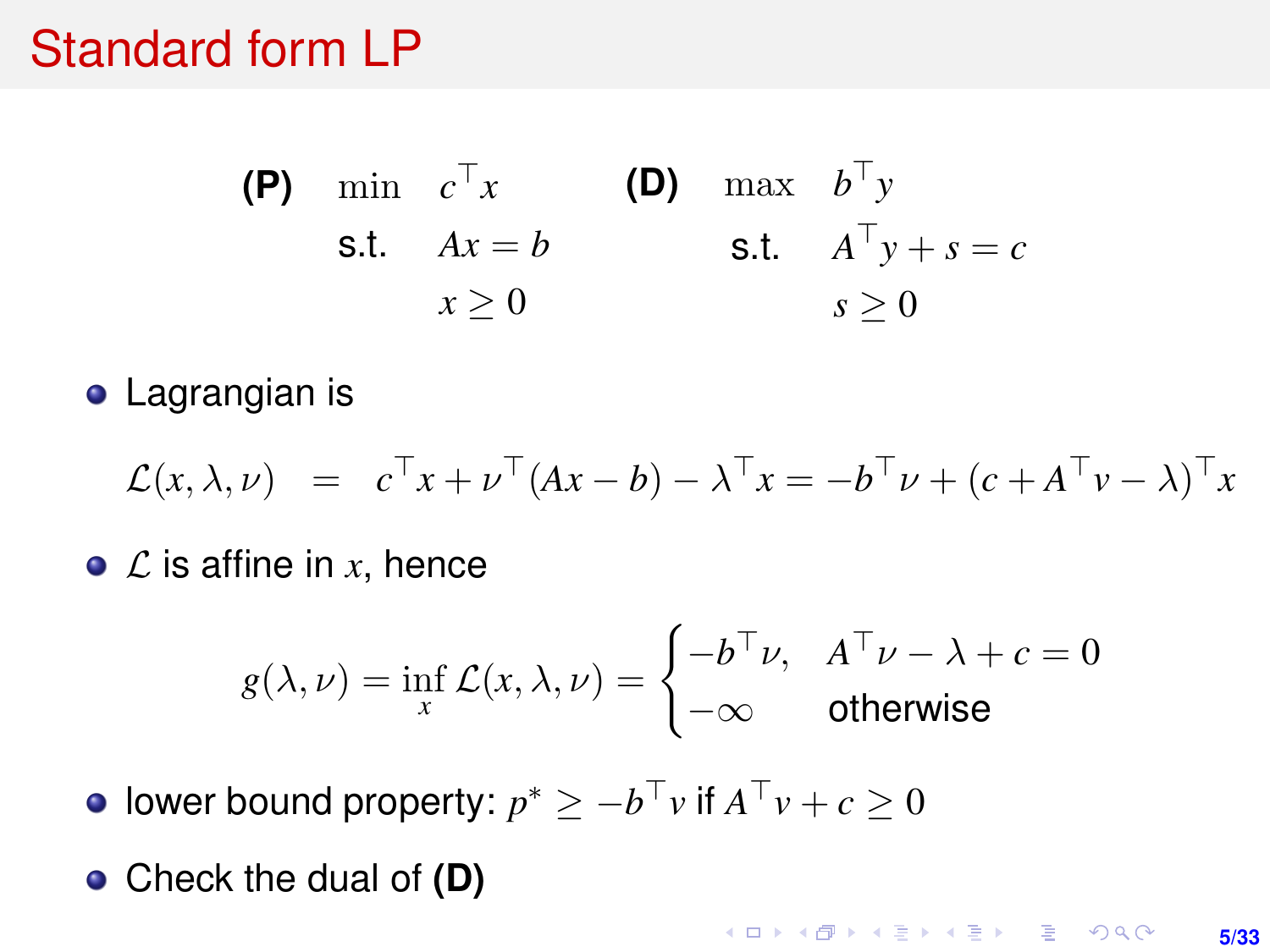# Inequality form LP

min  $c^{\top}x$ s.t.  $Ax \leq b$ 

**•** Lagrangian is

$$
\mathcal{L}(x,\lambda,\nu) = c^{\top}x + \nu^{\top}(Ax - b) = -b^{\top}\nu + (c + A^{\top}\nu)^{\top}x
$$

 $\bullet$  *C* is affine in *x*, hence

$$
g(\lambda, \nu) = \inf_{x} \mathcal{L}(x, \lambda, \nu) = \begin{cases} -b^{\top} \nu, & A^{\top} \nu + c = 0\\ -\infty & \text{otherwise} \end{cases}
$$

**·** Dual problem

$$
\begin{aligned}\n\max \quad & b^{\top} v \\
\text{s.t.} \quad & A^{\top} v = c, \quad v \leq 0\n\end{aligned}
$$

**KOD KAD KED KED E YOUR 6/33**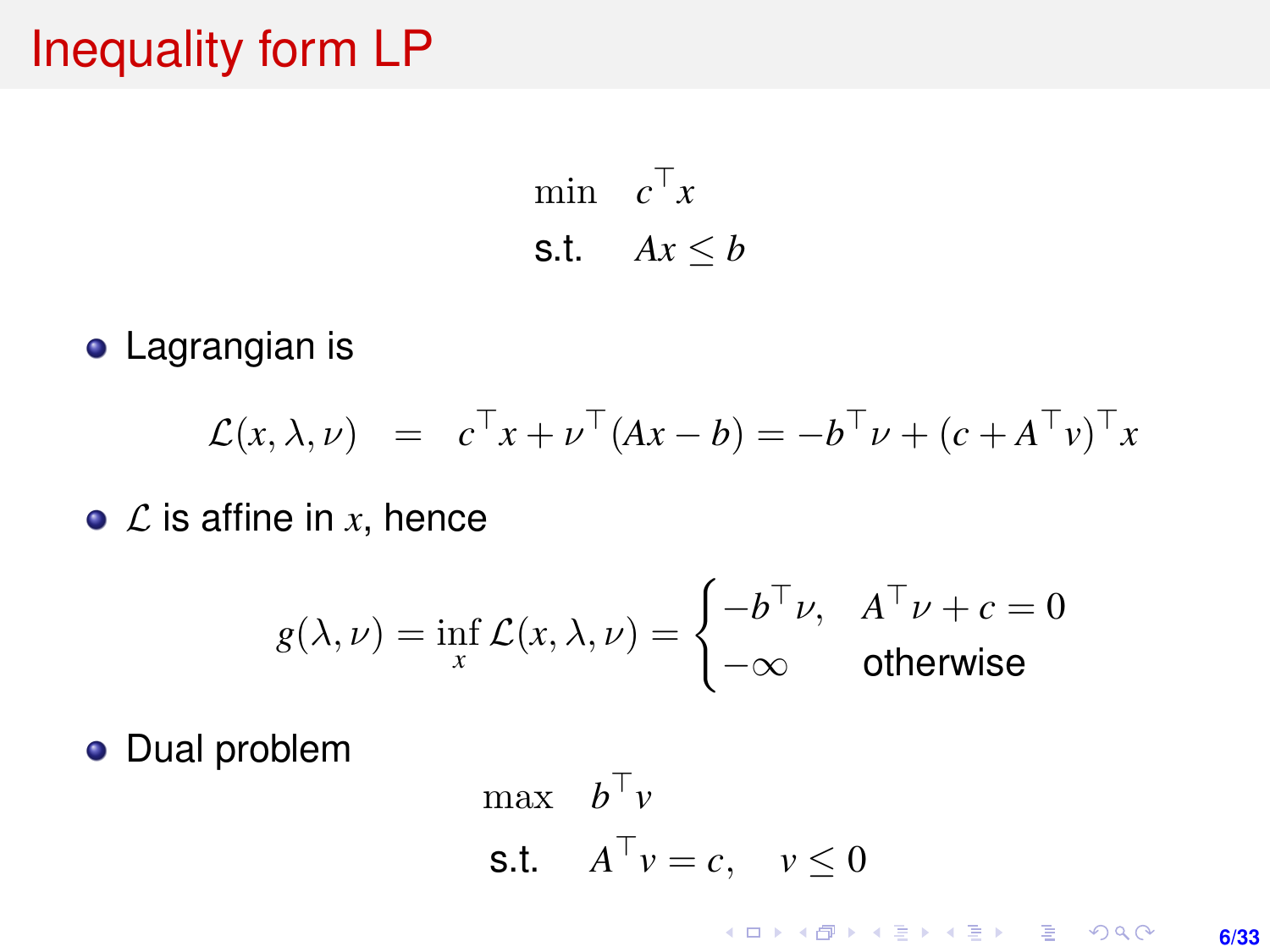# Equality constrained norm minimization

$$
\begin{array}{ll}\n\min & \|x\| & \max & b^{\top}v \\
\text{s.t.} & Ax = b & \text{s.t.} & \|A^{\top}v\|_{*} \le 1\n\end{array}
$$

#### Dual function

$$
g(\nu) = \inf_{x} (\|x\| - \nu^\top Ax + b^\top \nu) = \begin{cases} b^\top \nu & \|A^\top \nu\|_* \le 1\\ -\infty & \text{otherwise,} \end{cases}
$$

where  $\|v\|_* = \sup_{\|u\|\leq 1} u^\top v$  is the dual norm of  $\|\cdot\|$ **Proof:** follows from  $\inf_x (\|x\| - y^\top x) = 0$  if  $\|y\|_* \leq 1$ ,  $-\infty$  otherwise if  $\|y\|_* \leq 1$ , then  $\|x\| - y^\top x \geq 0$  for all  $x$ , with equality if  $x = 0$ 

*if*  $||y||_* > 1$ , then choose *x* = *tu*, where  $||u|| ≤ 1$ ,  $u<sup>T</sup>y = ||y||_* > 1$ :

$$
||x|| - y^{\top}x = t(||u|| - ||y||_*) \rightarrow -\infty \quad \text{as } t \rightarrow \infty
$$

for all x, with equality if  $x = 0$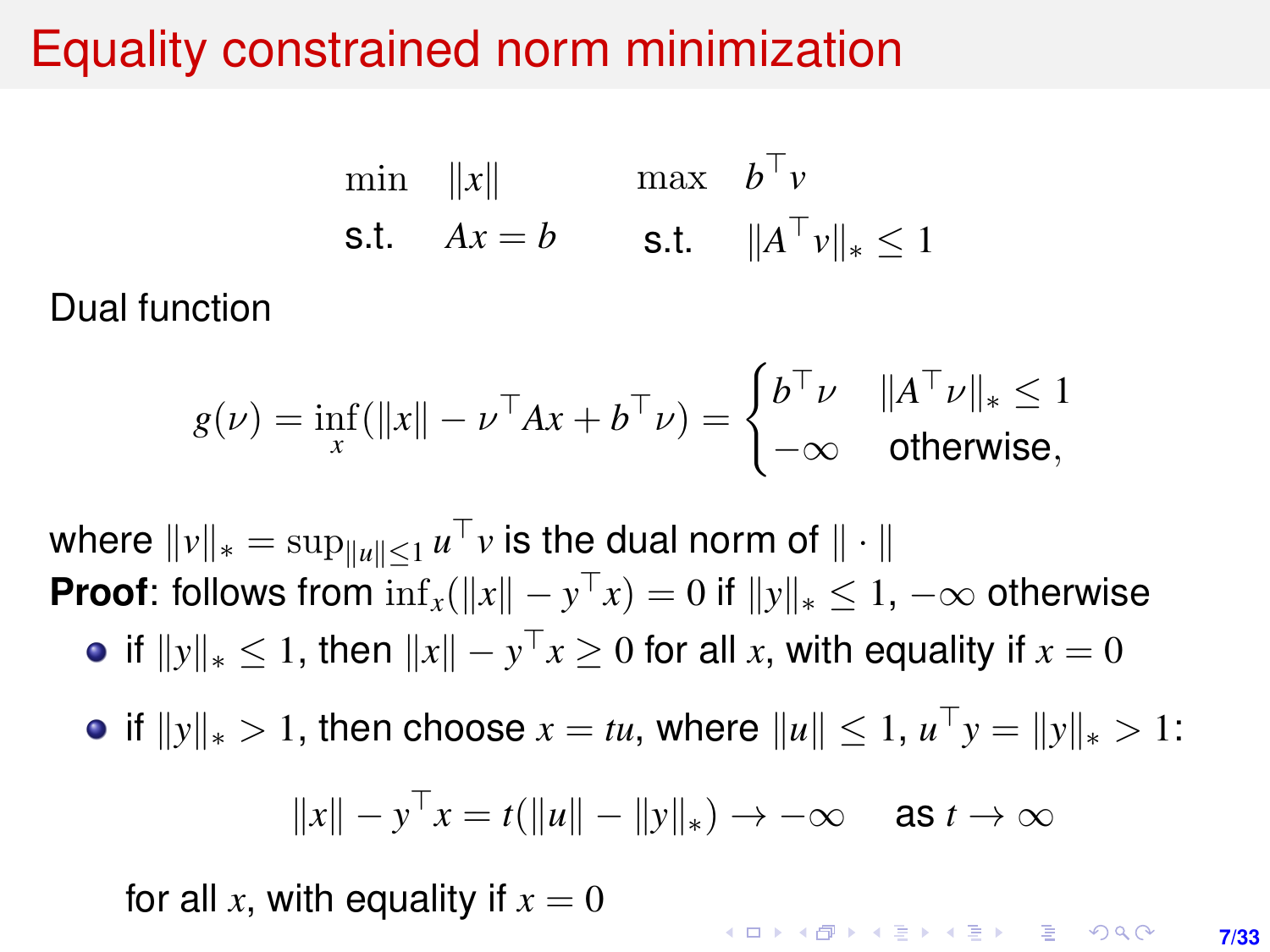### LP with box constraints

$$
\begin{aligned}\n\min \quad & c^\top x & \max \quad -b^\top v - 1^\top \lambda_1 - 1^\top \lambda_2 \\
\text{s.t.} \quad & Ax = b & \text{s.t.} \quad & c + A^\top v + \lambda_1 - \lambda_2 = 0 \\
& -1 \le x \le 1 & \lambda_1 \ge 0, \lambda_2 \ge 0\n\end{aligned}
$$

reformulation with box constraints made implicit

$$
\min f_0(x) = \begin{cases} c^\top x & -1 \le x \le 1 \\ \infty & \text{otherwise} \end{cases}
$$
  
s.t.  $Ax = b$ 

Dual function

$$
g(\nu) = \inf_{-1 \le x \le 1} (c^{\top} x + \nu^{\top} (Ax - b)) = -b^{\top} \nu - ||A^{\top} \nu + c||_1
$$

Dual problem:

$$
\max_{\nu} \quad -b^{\top}\nu - \|A^{\top}\nu + c\|_1
$$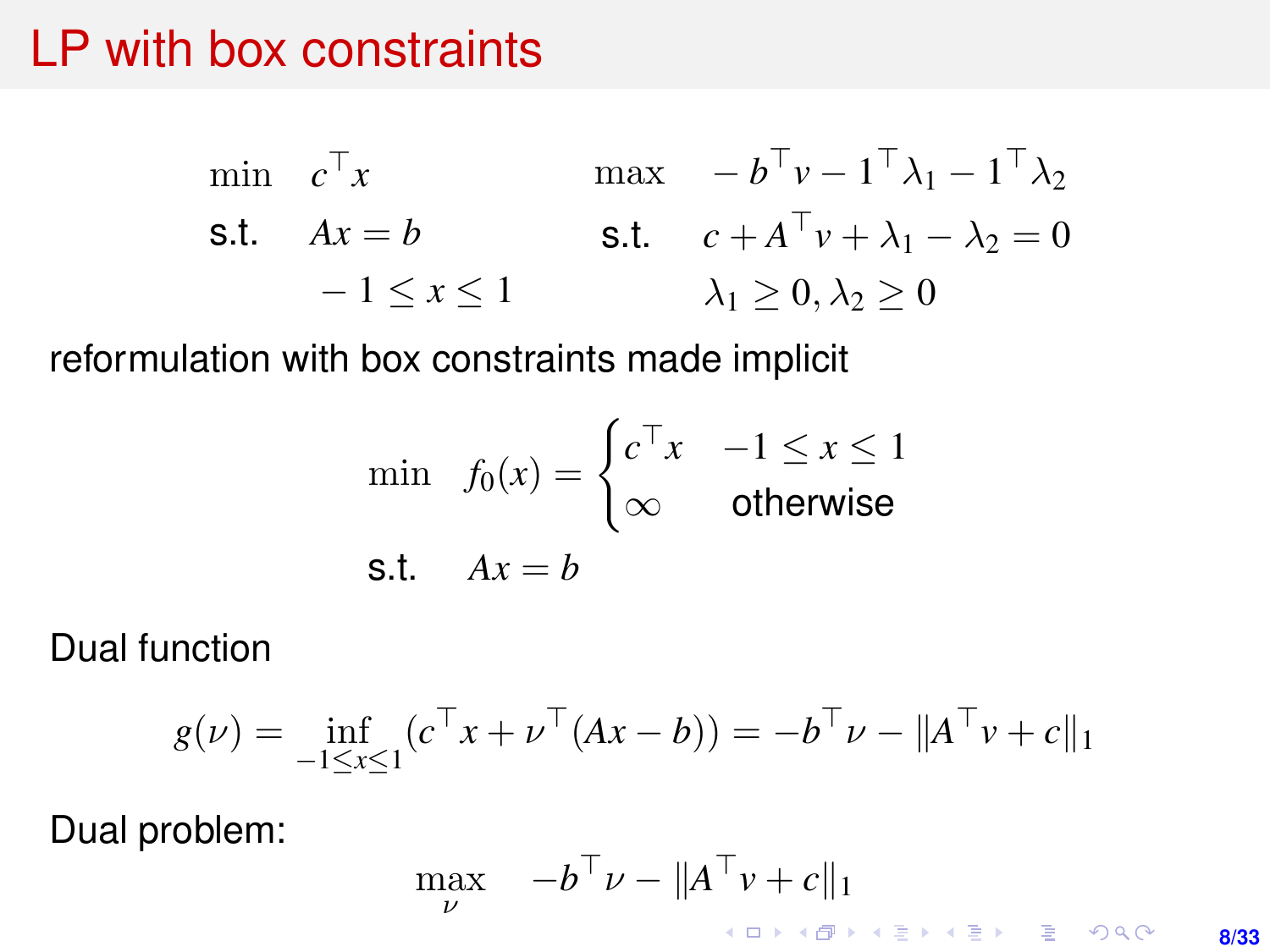### Lagrange dual and conjugate function

min  $f_0(x)$ s.t.  $Ax \leq b$  $Cx = d$ 

dual function

$$
g(\lambda, \nu) = \inf_{x \in \text{dom} f_0} (f_0(x) + (A^\top \lambda + C^\top \nu)^\top x - b^\top \lambda - d^\top \nu)
$$
  
= 
$$
-f^*(-A^\top \lambda - C^\top \nu) - b^\top \lambda - d^\top \nu
$$

 ${\sf recall}$  definition of  ${\sf conjugate} f^*(y) = \sup_{x \in {\sf dom} f} (y^\top x - f(x))$ 

 $\bullet$  simplifies derivation of dual if conjugate of  $f_0$  is known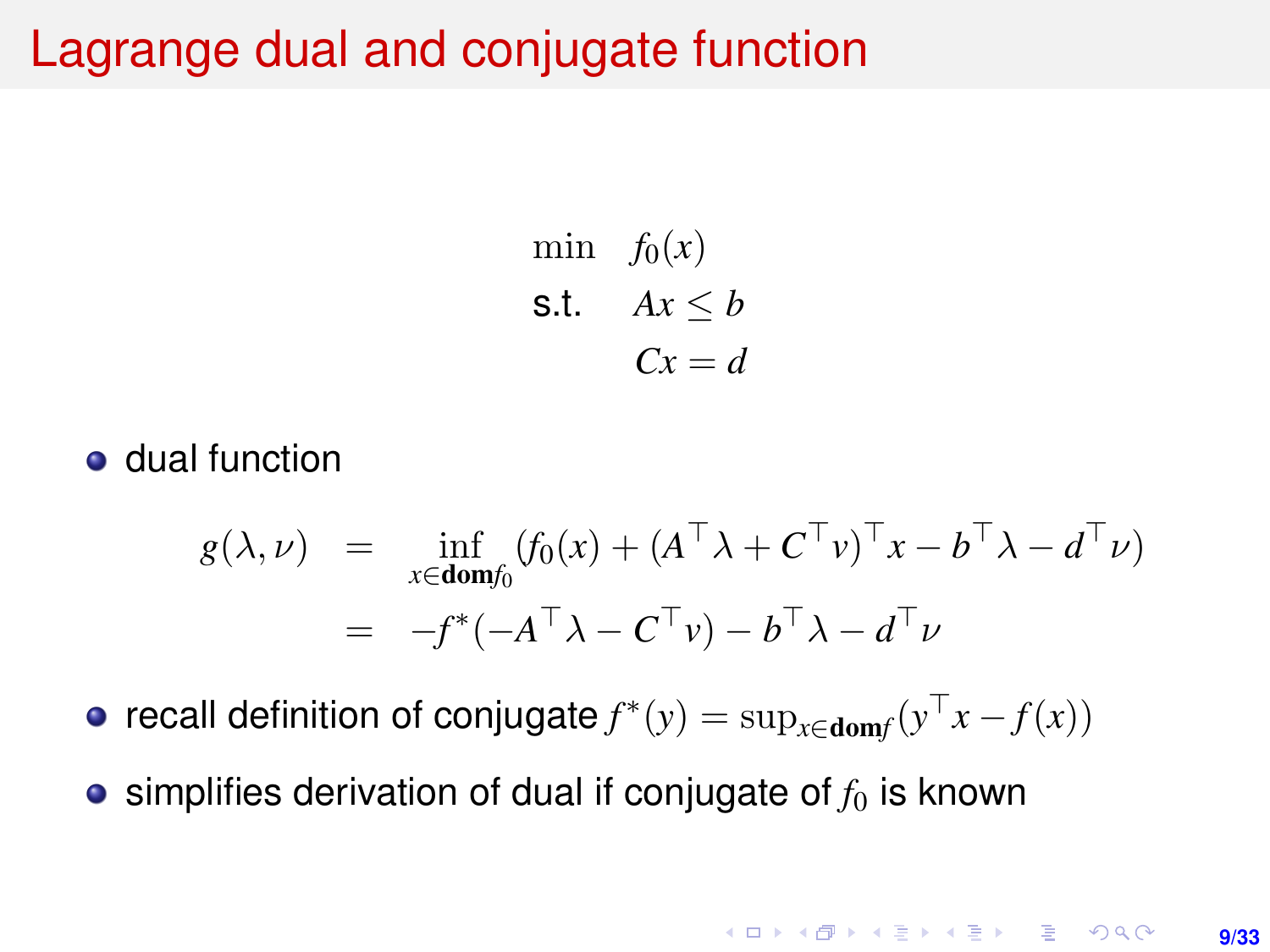# Conjugate function

#### the **conjugate** of a function *f* is

$$
f^*(y) = \sup_{x \in \text{dom } f} (y^T x - f(x))
$$

*f* ∗ is closed and

convex even if *f* is not **Fenchel's inequality**

$$
f(x) + f(y) \ge x^T y \quad \forall x, y
$$



(extends inequality  $x^T x/2 + y^T y/2 \ge x^T y$  to non-quadratic convex *f*)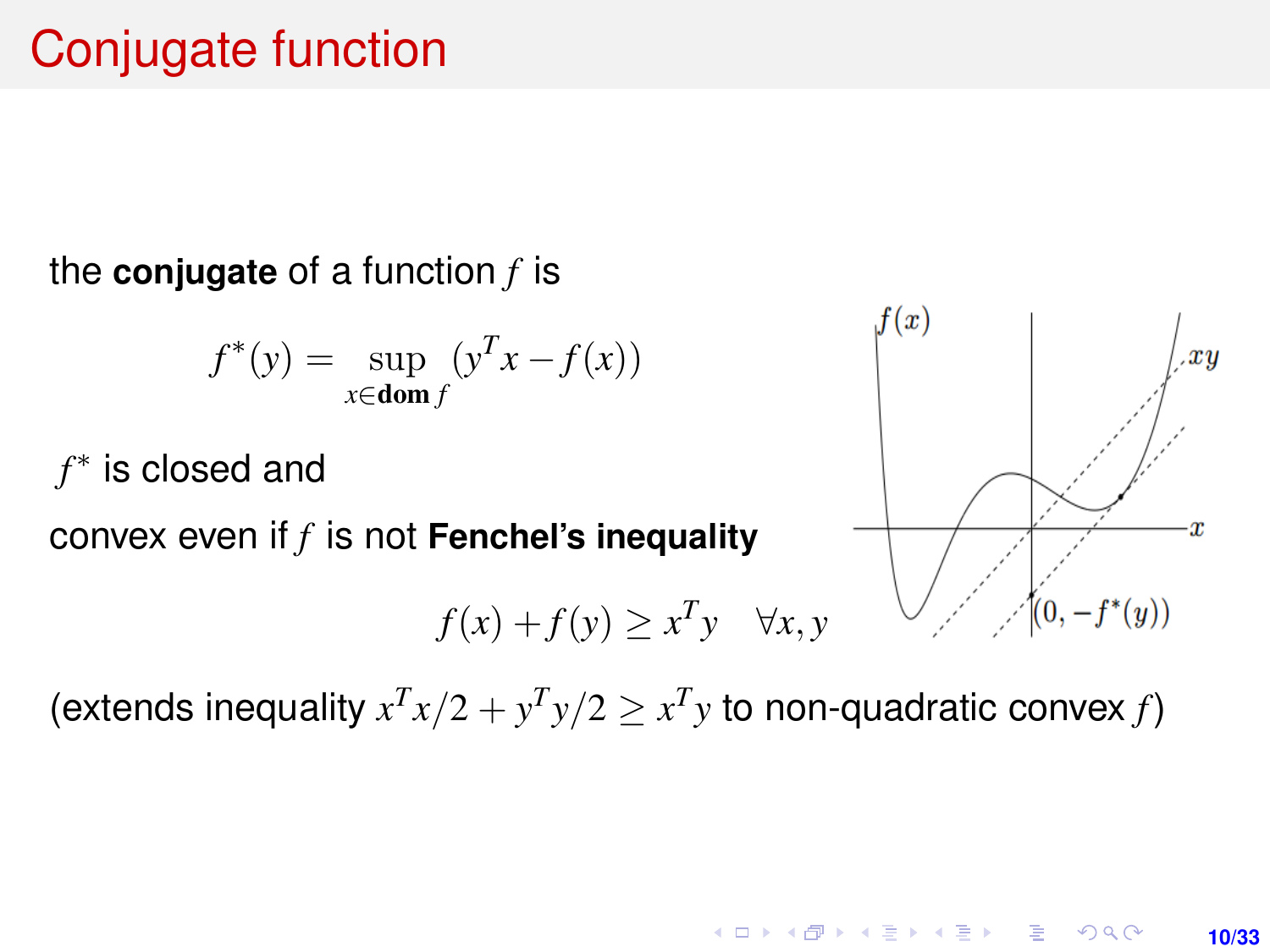### Quadratic function

$$
f(x) = \frac{1}{2}x^T A x + b^T x + c
$$

**strictly convex case**  $(A \succ 0)$ 

$$
f^*(y) = \frac{1}{2}(y - b)^T A^{-1}(y - b) - c
$$

**general convex case (** $A \succeq 0$ **)** 

$$
f^*(y) = \frac{1}{2}(y-b)^T A^{\dagger}(y-b) - c
$$
, **dom**  $f^* = \text{range}(A) + b$ 

K ロ ▶ K @ ▶ K 할 ▶ K 할 ▶ ... 할 → 9 Q @ **11/33**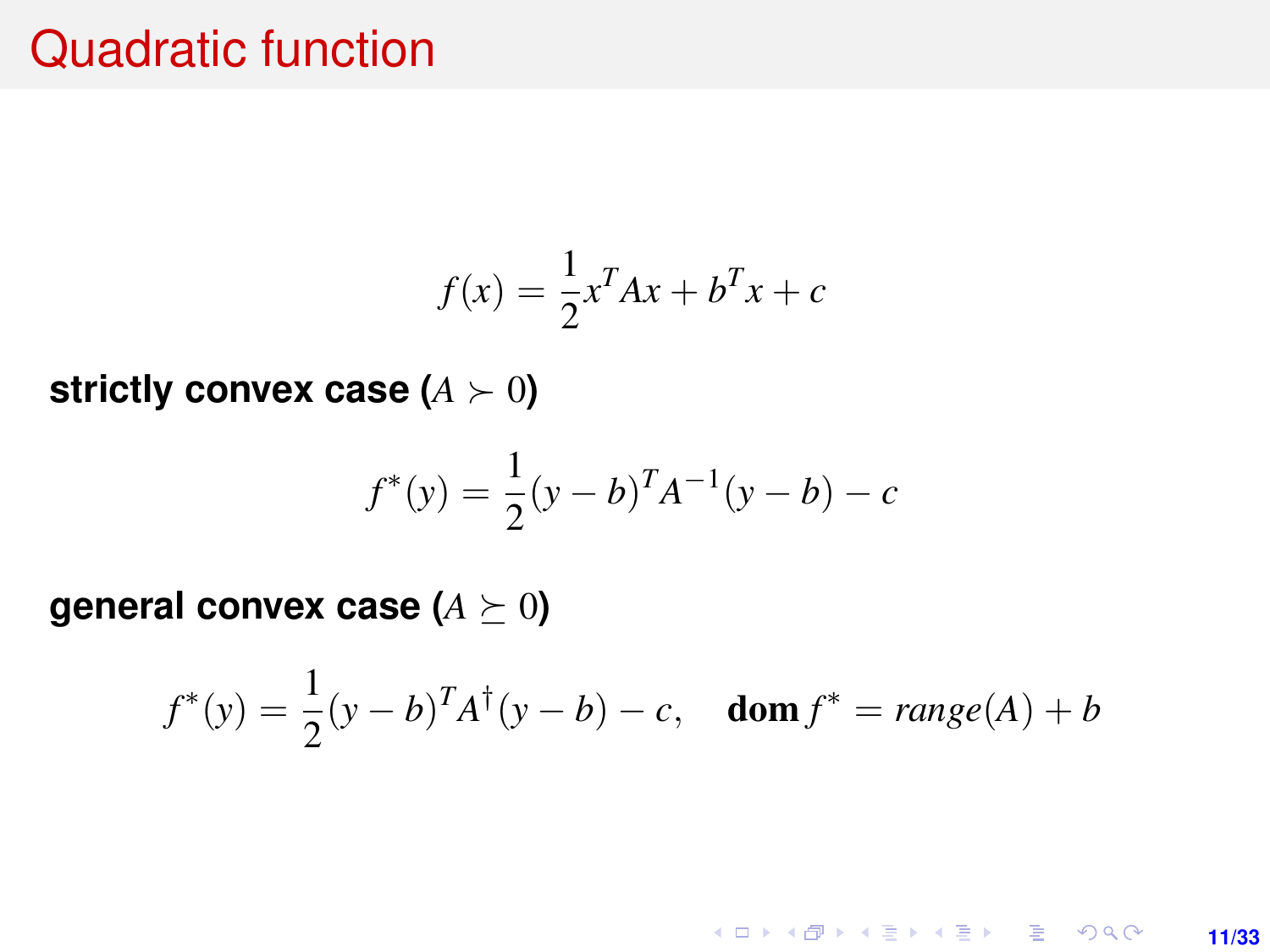### Negative entropy and negative logarithm

#### **negative entropy**

$$
f(x) = \sum_{i=1}^{n} x_i \log x_i \qquad f^*(y) = \sum_{i=1}^{n} e^{y_i - 1}
$$

#### **negative logarithm**

$$
f(x) = -\sum_{i=1}^{n} \log x_i \qquad f^*(y) = -\sum_{i=1}^{n} \log(-y_i) - n
$$

**matrix logarithm**

$$
f(x) = -\log \det X
$$
 (**dom**  $f = S_{++}^n$ )  $f^*(Y) = -\log \det(-Y) - n$ 

**KOD KAP KED KED E YORA 12/33**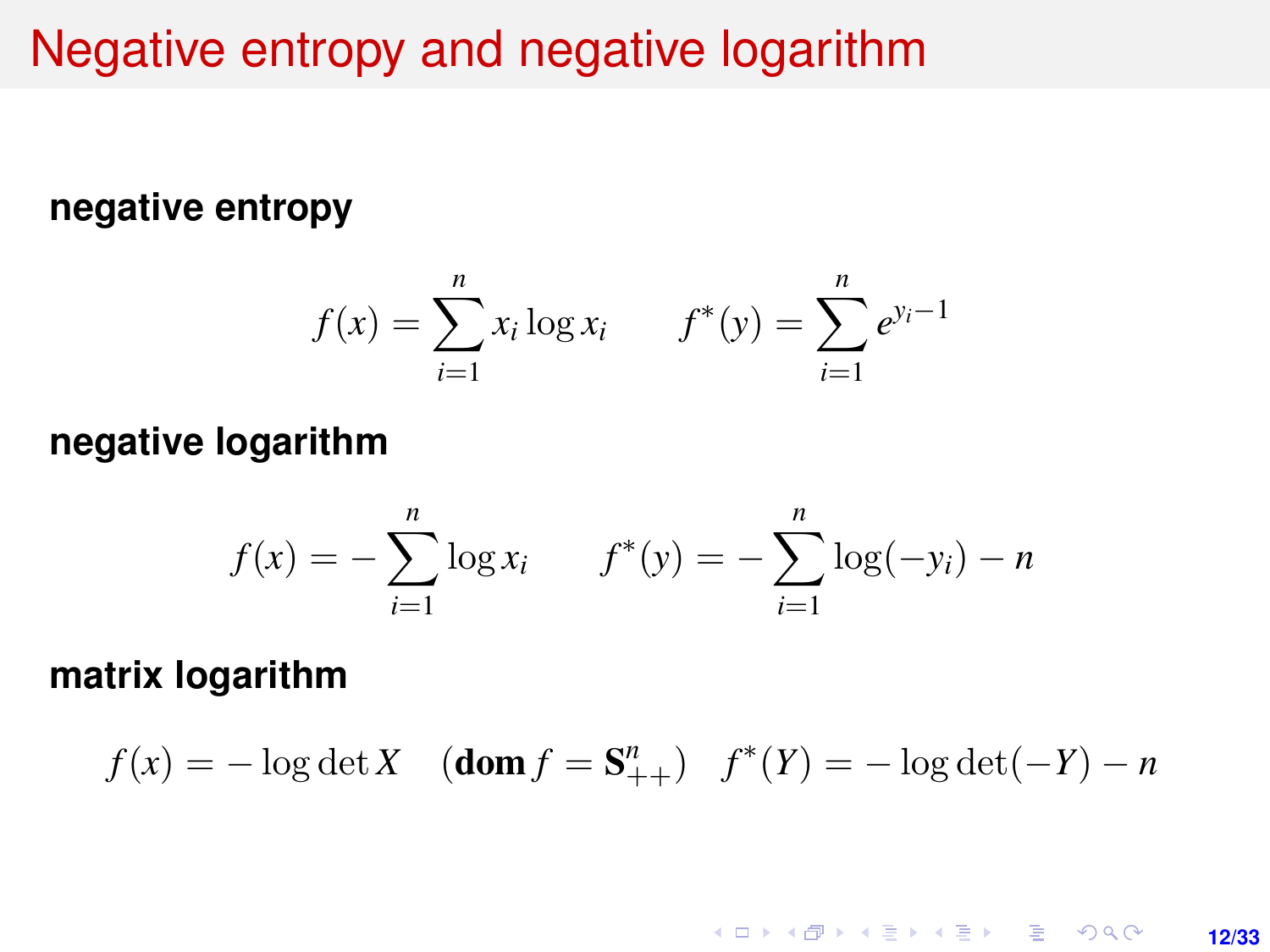**indicator** of convex set *C*: **conjugate** is support function of *C*

$$
f(x) = \begin{cases} 0, & x \in C \\ +\infty, & x \notin C \end{cases} \qquad f^*(y) = \sup_{x \in C} y^T x
$$

**norm:** conjugate is indicator of unit dual norm ball

$$
f(x) = ||x|| \qquad f^*(y) = \begin{cases} 0, & ||y||_* \le 1 \\ +\infty, & ||y||_* > 1 \end{cases}
$$

**13/33**

K ロ ▶ K @ ▶ K 할 ▶ K 할 ▶ ... 할 → 9 Q @

(see next page)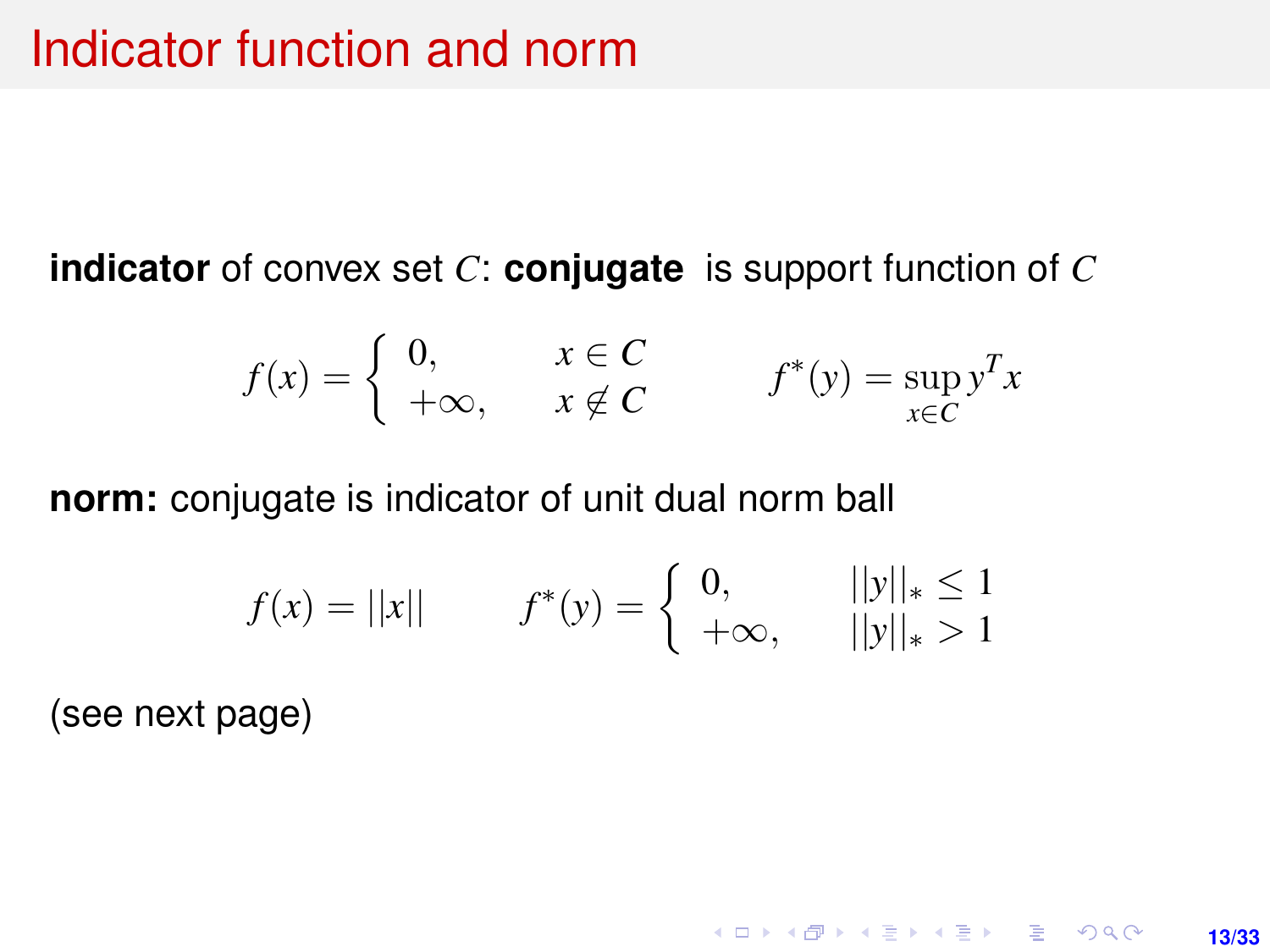**proof:** recall the definition of dual norm:

$$
||y||_* = \sup_{||x|| \le 1} x^T y
$$

to evaluate  $f^*(y) = \sup_x (y^T x - ||x||)$  we distinguish two cases

• if  $||y||_* \le 1$ , then (by definition of dual norm)

$$
y^T x \le ||x|| \quad \forall x
$$

and equality holds if  $x = 0$ ; therefore  $\sup_x(y^T x - ||x||) = 0$ 

 $|f||y||_* > 1$ , there exists an  $x$  with  $||x|| \leq 1, x^T y > 1$ ; then

$$
f^*(y) \ge y^T(tx) - ||tx|| = t(y^T x - ||x||)
$$

and *r.h.s.* goes to infinity if  $t \to \infty$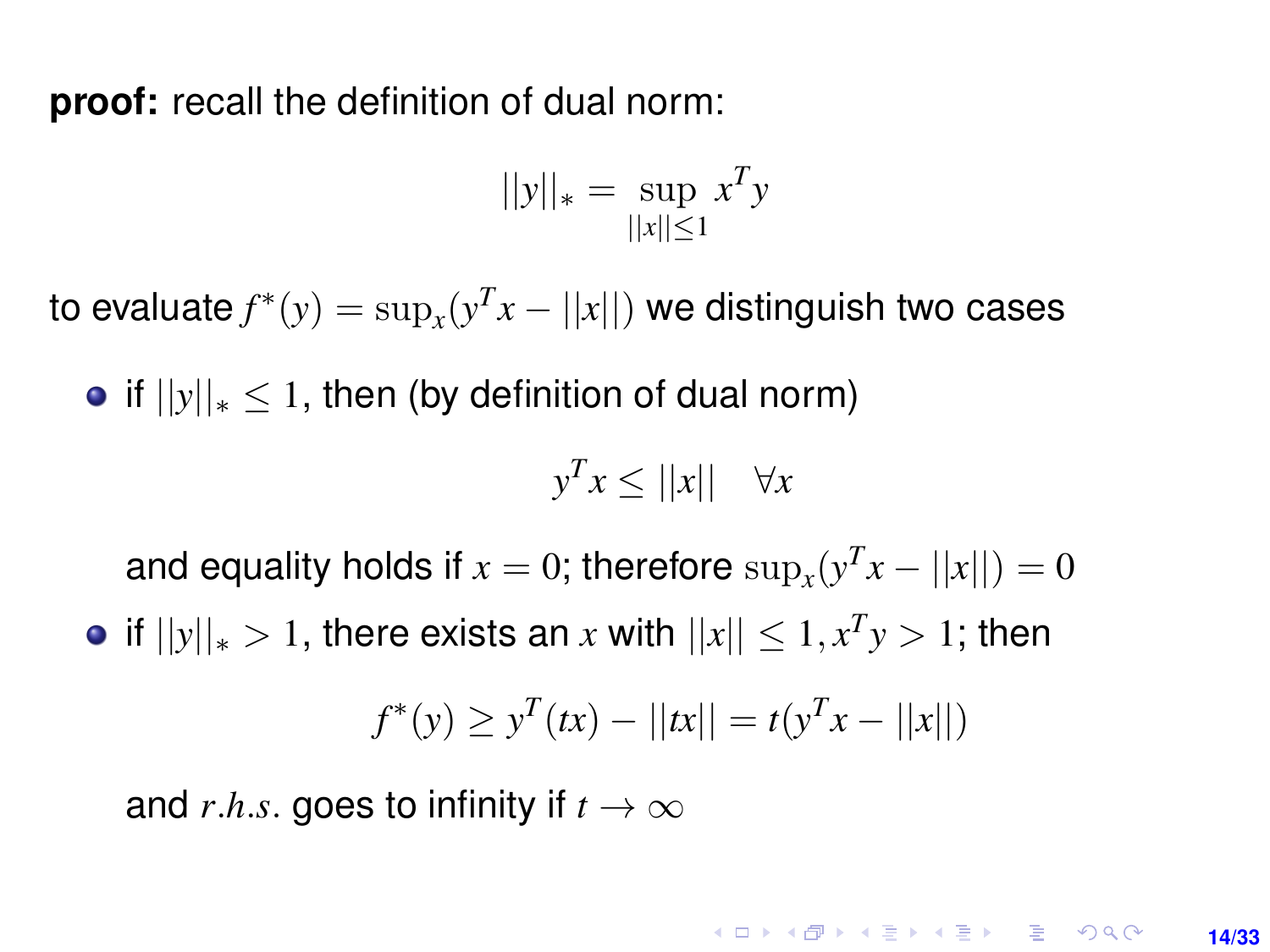# The second conjugate

$$
f^{**}(x) = \sup_{y \in \text{dom } f^*} (x^T y - f^*(y))
$$

- *f* ∗∗(*x*) is closed and convex
- from Fenchel's inequality  $x^T y f^*(y) \leq f(x)$  for all *y* and *x*):

$$
f^{**} \le f(x) \quad \forall x
$$

equivalently, epi  $f \subseteq$  epi  $f^{**}$  (for any  $f$ )

• if *f* is closed and convex, then

$$
f^{**}(x) = f(x) \quad \forall x
$$

equivalently, epi  $f = epi f^{**}$  (if *f* is closed convex); proof on next page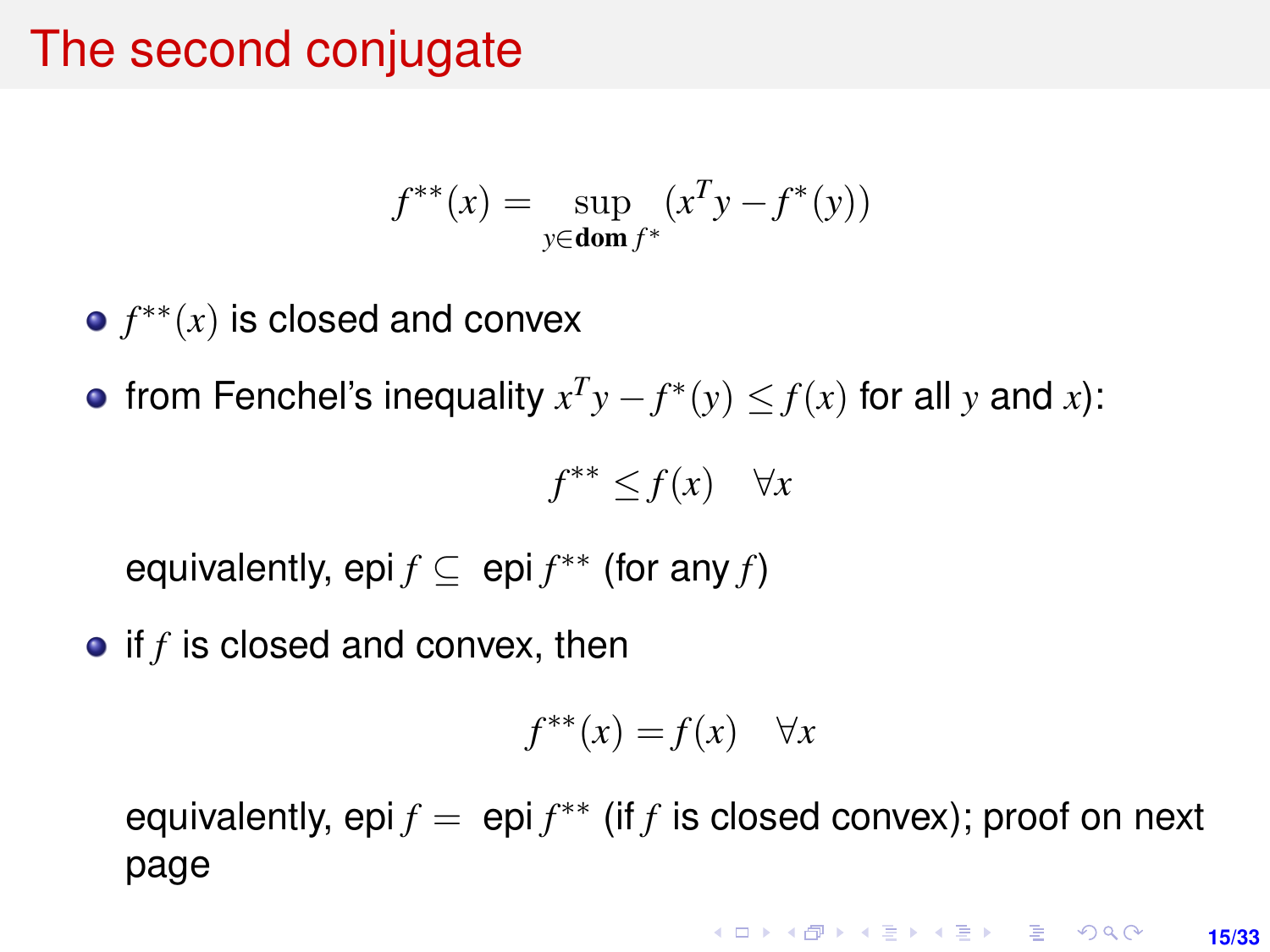### Conjugates and subgradients

if *f* is closed and convex, then

$$
y \in \partial f(x)
$$
  $\Leftrightarrow$   $x \in \partial f^*(x)$   $\Leftrightarrow$   $x^T y = f(x) + f^*(y)$   
**proof:** if  $y \in \partial f(x)$ , then  $f^*(y) = \sup_u(y^T u - f(u)) = y^T x - f(x)$ 

$$
f^*(v) = \sup_u (v^T u - f(u))
$$
  
\n
$$
\ge v^T x - f(x)
$$
  
\n
$$
= x^T (v - y) - f(x) + y^T x
$$
  
\n
$$
= f^*(y) + x^T (v - y)
$$
\n(1)

for all *v*; therefore, *x* is a subgradient of  $f^*$  at  $y$  ( $x \in \partial f^*(y)$ ) reverse implication  $x \in \partial f^*(y) \Rightarrow y \in \partial f(x)$  follows from  $f^{**} = f$ 

> KORK ERKER ERKER **16/33**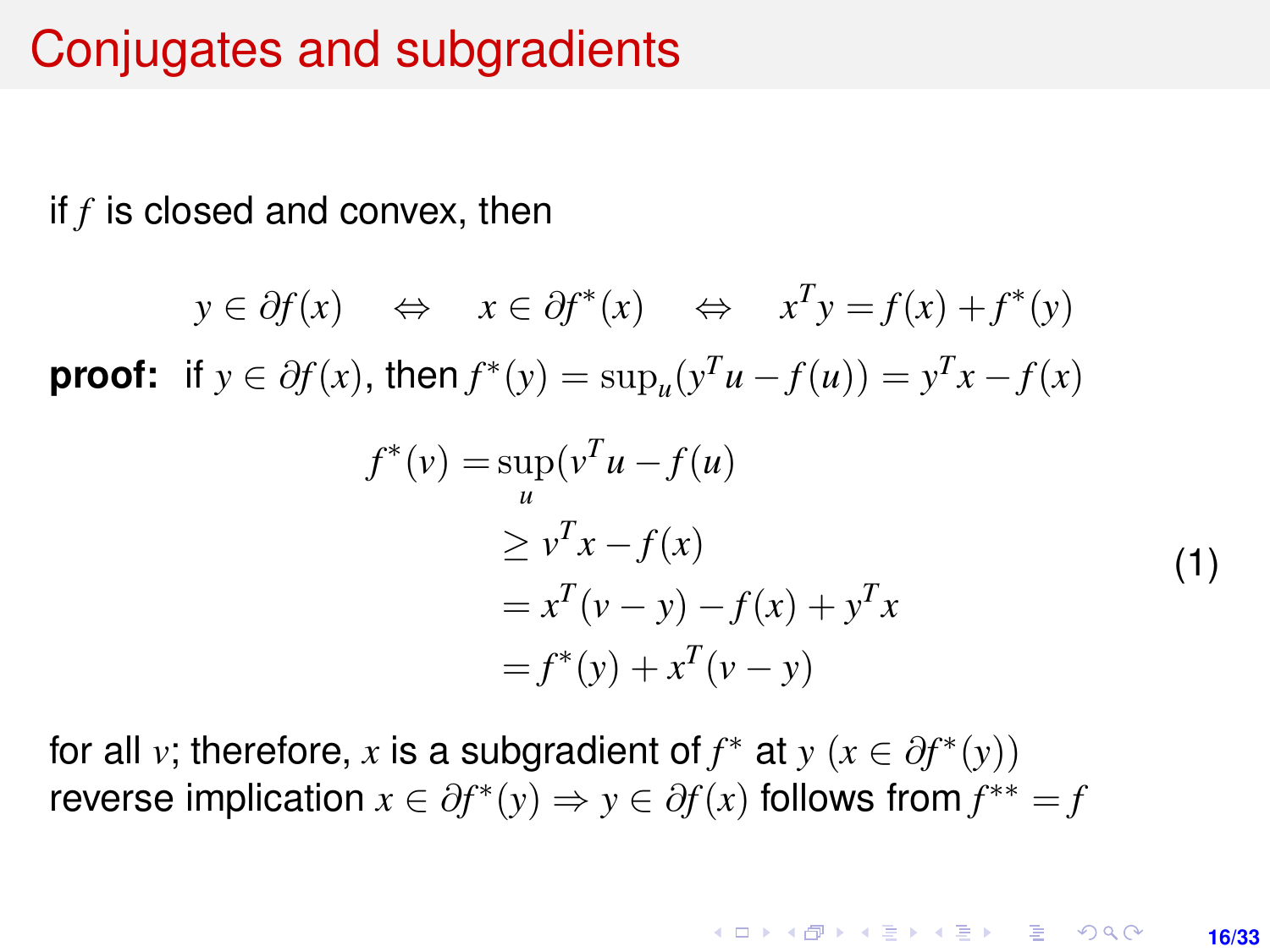### Some calculus rules

#### **separable sum**

$$
f(x_1, x_2) = g(x_1) + h(x_2) \qquad f^*(y_1, y_2) = g^*(y_1) + h^*(y_2)
$$

**scalar multiplication: (for**  $\alpha > 0$ )

$$
f(x) = \alpha g(x) \qquad f^*(y) = \alpha g^*(y/\alpha)
$$

#### **addition to affine function**

$$
f(x) = g(x) + a^{T}x + b \qquad f^*(y) = g^*(y - a) - b
$$

#### **infimal convolution**

$$
f(x) = \inf_{u+v=x} (g(u) + h(v)) \qquad f^*(y) = g^*(y) + h^*(y)
$$

K ロ ▶ K @ ▶ K 할 ▶ K 할 ▶ 이 할 → 9 Q @ **17/33**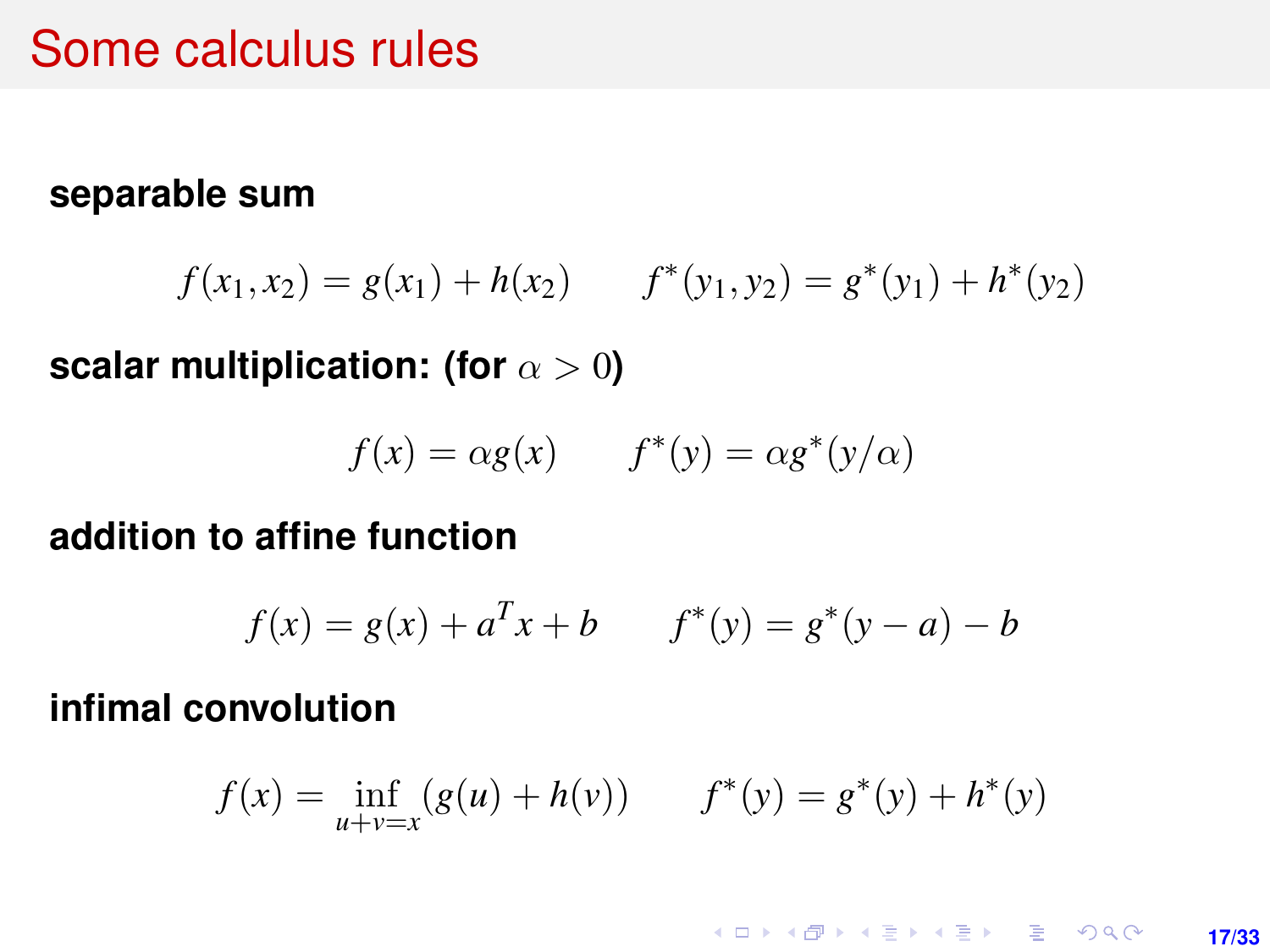# Duality and problem reformulations

- equivalent formulations of a problem can lead to very different duals
- **•** reformulating the primal problem can be useful when the dual is difficult to derive, or uninteresting

#### **Common reformulations**

- introduce new variables and equality constraints
- **•** make explicit constraints implicit or vice-versa
- transform objective or constraint functions e.g., replace  $f_0(x)$  by  $\phi(f_0(x))$  with  $\phi$  convex, increasing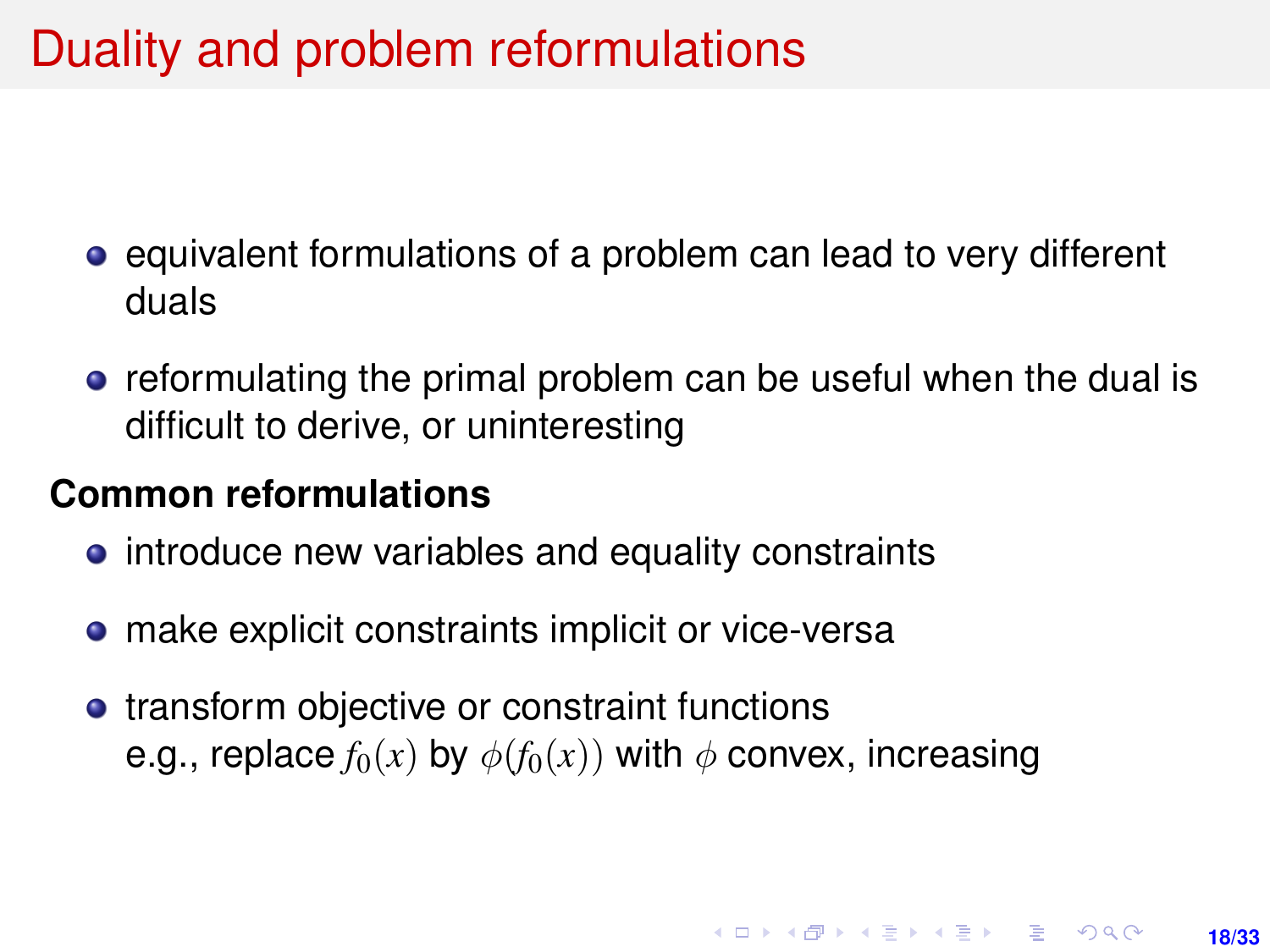### Introducing new variables and equality constraints

min  $f_0(Ax + b)$ 

dual function is constant:  $g = \inf_x \mathcal{L}(x) = \inf_x f_0(Ax + b) = p^*$ 

• we have strong duality, but dual is quite useless **reformulated problem and its dual**

(P) min 
$$
f_0(y)
$$
  
\ns.t.  $Ax + b = y$   
\n(B) max  $b^{\top}y - f_0^*(v)$   
\ns.t.  $A^{\top}v = 0$ 

dual functions follows from

$$
g(\nu) = \inf_{x,y} f_0(y) - \nu^{\top} y + \nu^{\top} Ax + b^{\top} \nu
$$
  
= 
$$
\begin{cases} -f_0^*(\nu) + b^{\top} \nu, & A^{\top} \nu = 0 \\ -\infty & \text{otherwise} \end{cases}
$$

**KORKARK A BIK BIKA A GA A GA A GA A BIKA A BIKA A BIKA A BIKA A BIKA A BIKA A BIKA A BIKA A BIKA A BIKA A BIKA**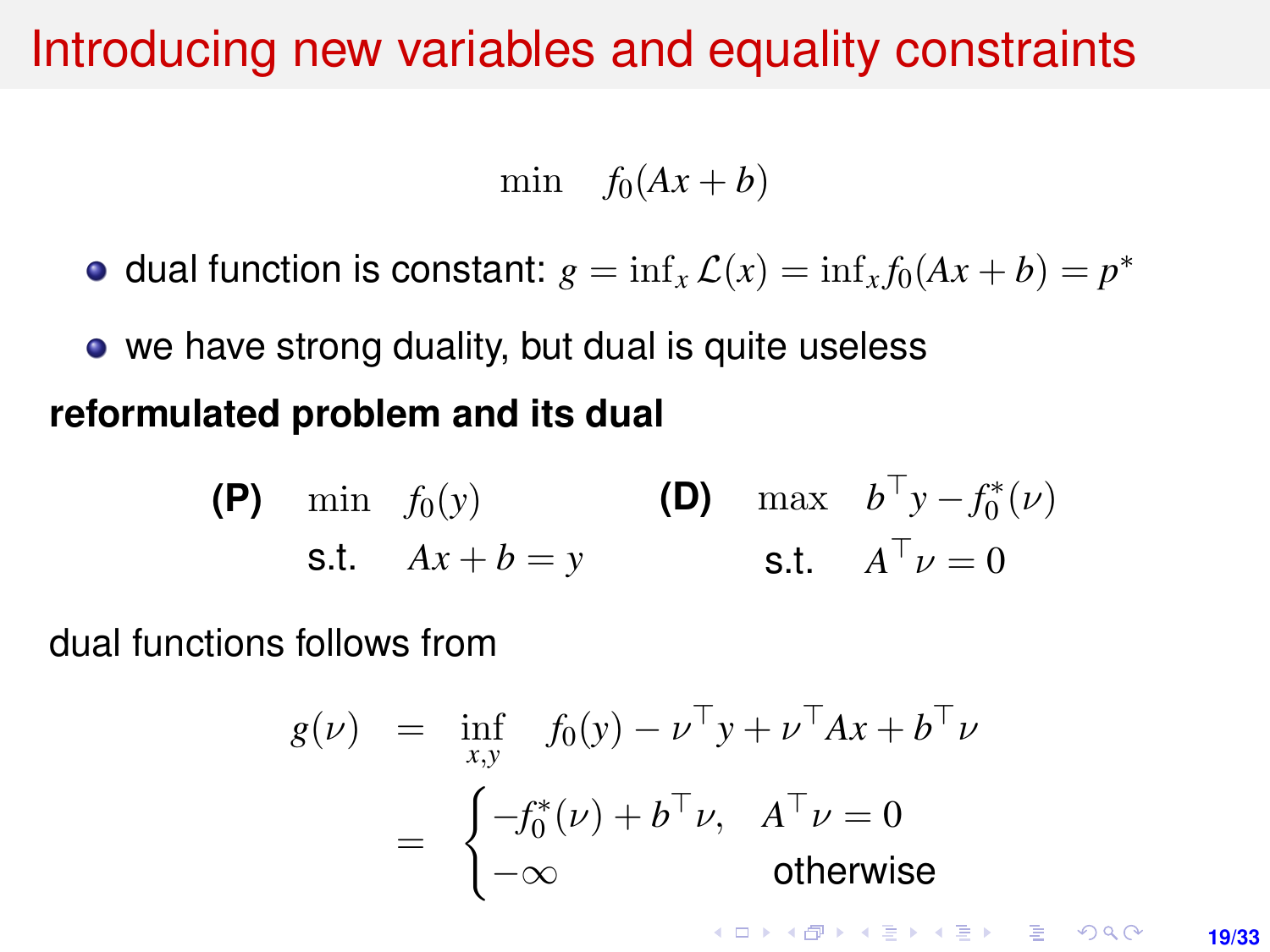## Norm approximation problem

$$
\min \quad \|Ax - b\| \Longleftrightarrow \frac{\min \quad \|y\|}{\text{s.t.} \quad Ax - b = y}
$$

can look up conjugate of  $\|\cdot\|$ , or derive dual directly

$$
g(\nu) = \inf_{x,y} \|y\| + \nu^{\top} y - \nu^{\top} Ax + b^{\top} \nu
$$
  
= 
$$
\begin{cases} b^{\top} \nu + \inf_{y} \|y\| + \nu^{\top} y, & A^{\top} \nu = 0 \\ -\infty, & \text{otherwise} \end{cases}
$$
  
= 
$$
\begin{cases} b^{\top} \nu, & A^{\top} \nu = 0, & ||\nu||_* \le 1 \\ -\infty, & \text{otherwise} \end{cases}
$$

Dual problem is

max 
$$
b^{\top} \nu
$$
  
\ns.t.  $A^{\top} \nu = 0$ ,  $||v||_* \le 1$ 

K ロ ▶ K @ ▶ K 할 ▶ K 할 ▶ 이 할 → 9 Q @

**20/33**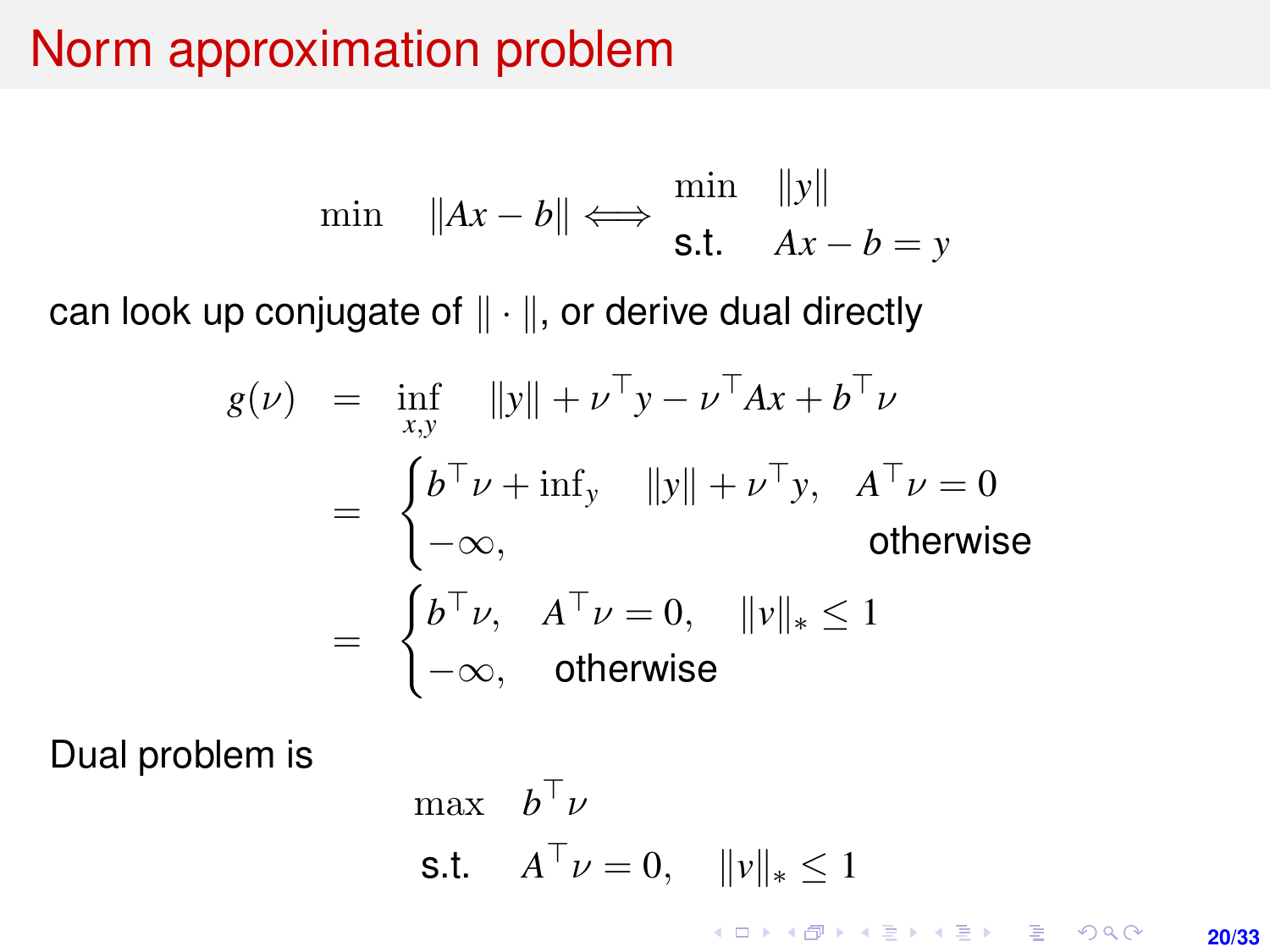# Weak and strong duality

### **weak duality**: *d* <sup>∗</sup> ≤ *p* ∗

- always holds (for convex and nonconvex problems)
- can be used to find nontrivial lower bounds for difficult problems for example, solving the maxcut SDP

### strong duality:  $d^* = p^*$

- does not hold in general
- (usually) holds for convex problems
- conditions that guarantee strong duality in convex problems are called **constraint qualifications**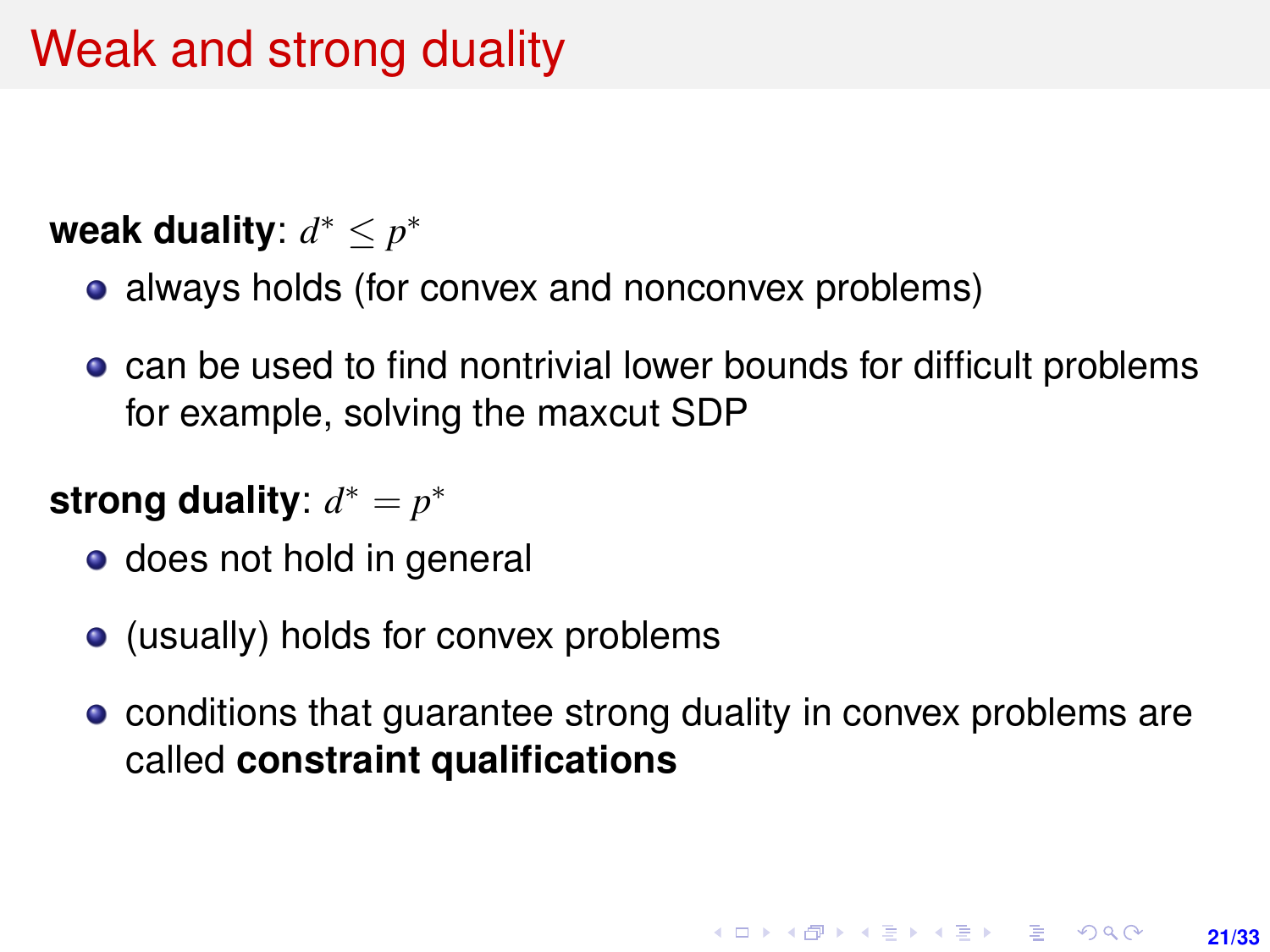# Slater's constraint qualification

strong duality holds for a convex problem

$$
\begin{aligned}\n\min \quad & f_0(x) \\
\text{s.t.} \quad & f_i(x) \le 0, \quad i = 1, \dots, m \\
& Ax = b\n\end{aligned}
$$

If it is strictly feasible, i.e.,

$$
\exists x \in \text{int} \mathcal{D} : \quad f_i(x) < 0, \quad i = 1, \dots, m, \quad Ax = b
$$

- also guarantees that the dual optimum is attained (if  $p^* > -\infty$ )
- can be sharpened: e.g., can replace  $\text{int}\mathcal{D}$  with relint D (interior relative to affine hull); linear inequalities do not need to hold with strict inequality, . . .
- there exist many other types of constraint qualifications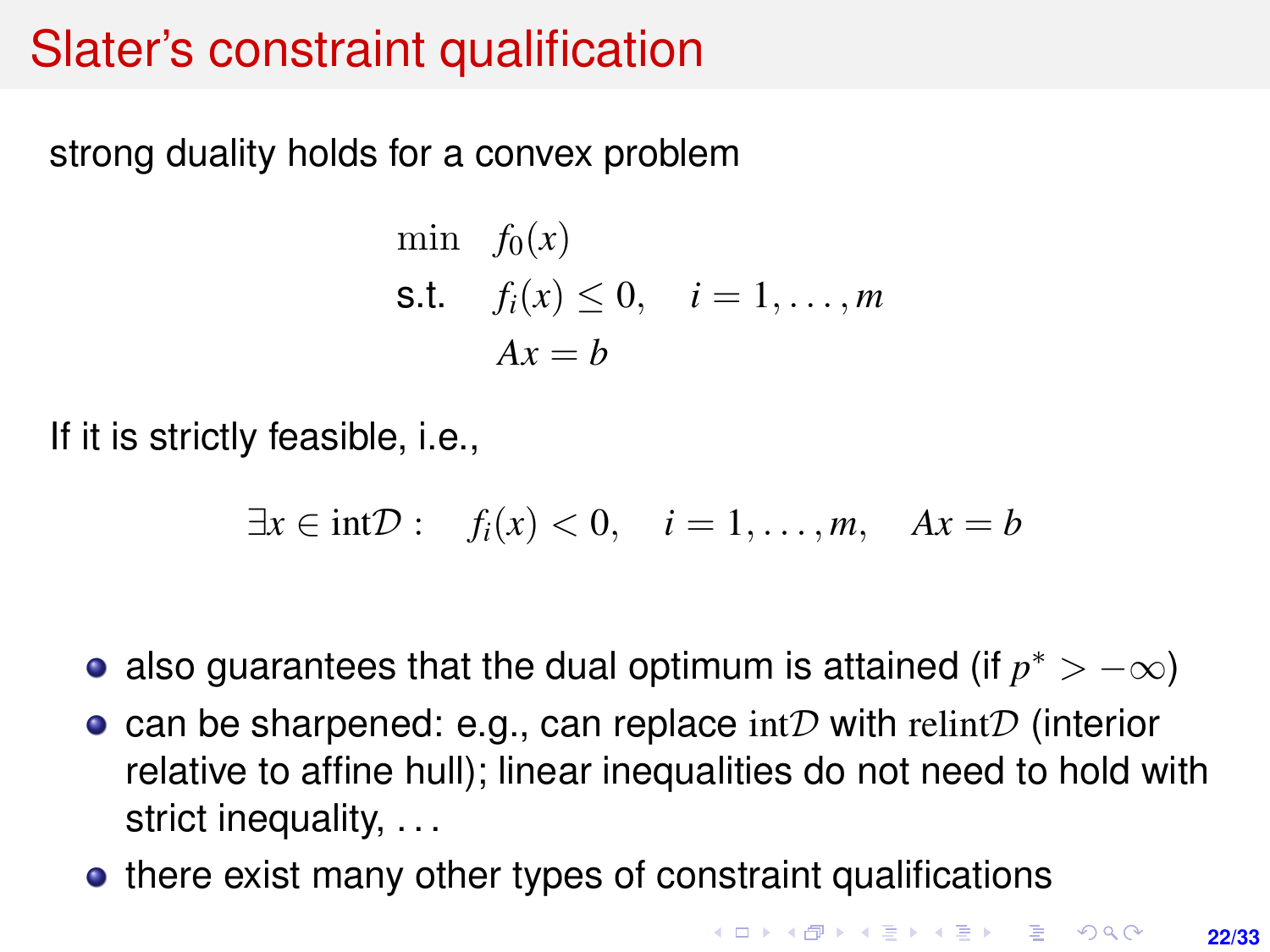### Complementary slackness

assume strong duality holds,  $x^*$  is primal optimal,  $(\lambda^*, \nu^*)$  is dual feasible

$$
f_0(x^*) = g(\lambda^*, \nu^*) = \inf_{x \in \mathcal{D}} \left( f_0(x) + \sum_{i=1}^m \lambda_i^* f_i(x) + \sum_{i=1}^p \nu_i^* h_i(x) \right)
$$
  

$$
\leq f_0(x^*) + \sum_{i=1}^m \lambda_i^* f_i(x^*) + \sum_{i=1}^p \nu_i^* h_i(x^*)
$$
  

$$
\leq f_0(x^*)
$$

hence, the two inequalities hold with equality

- $x^*$  minimizes  $\mathcal{L}(x, \lambda^*, \nu^*)$
- $\lambda_i^* f_i(x^*) = 0$  for  $i = 1, \ldots, m$  (known as complementary slackness):

$$
\lambda_i^* > 0 \Longrightarrow f_i(x^*) = 0, \quad f_i(x^*) < 0 \Longrightarrow \lambda_i^* = 0
$$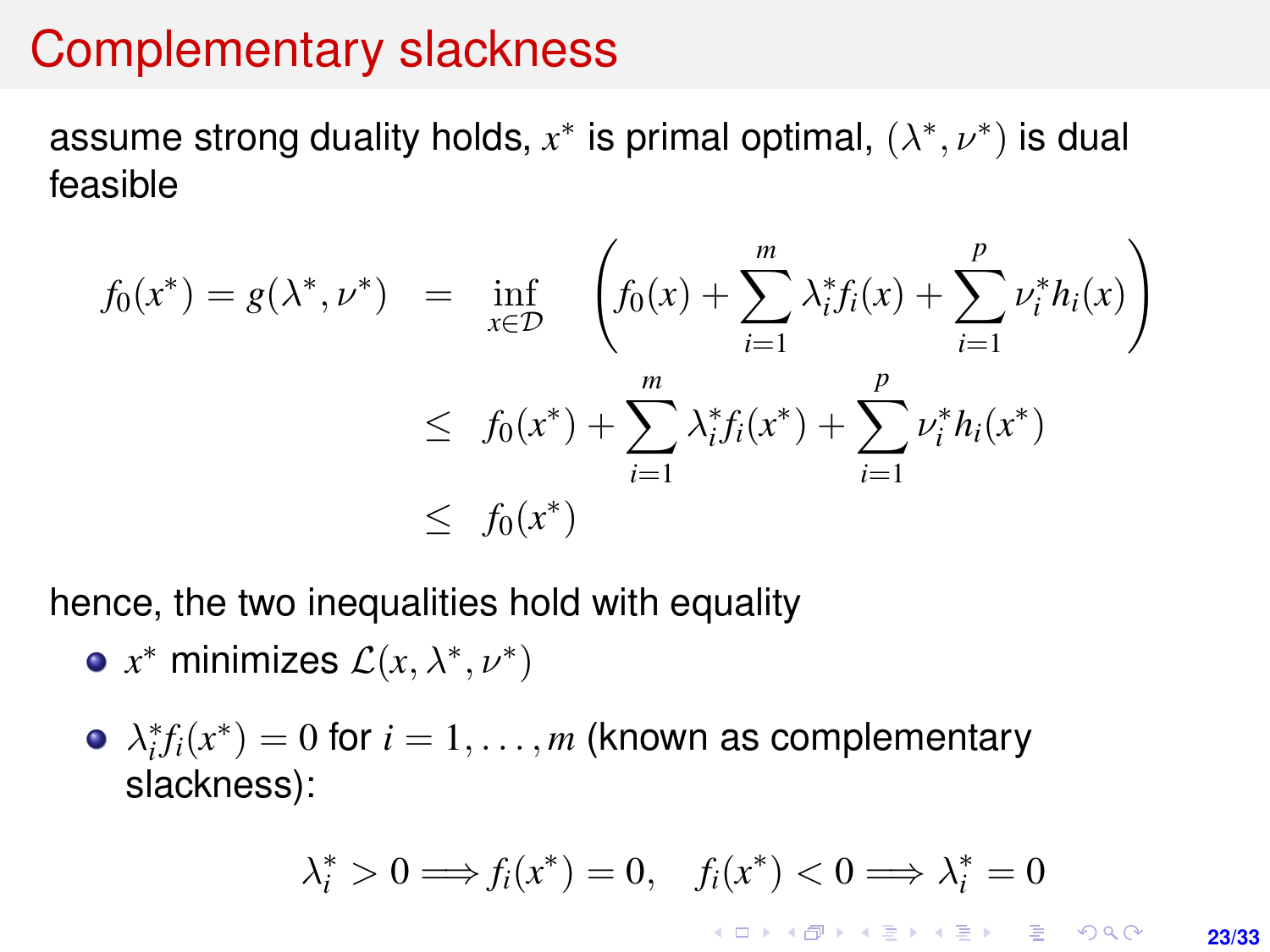# Karush-Kuhn-Tucker (KKT) conditions

the following four conditions are called KKT conditions (for a problem with differentiable  $f_i$ ,  $h_i$ ):

- **1** primal constraints:  $f_i(x) < 0, i = 1, ..., m,$   $h_i(x) = 0, i = 1, ..., p$
- 2 dual constraints:  $\lambda > 0$
- $\bullet$  complementary slackness:  $\lambda_i f_i(x) = 0, \, i = 1, \ldots, m$
- <sup>4</sup> gradient of Lagrangian with respect to x vanishes:

$$
\nabla f_0(x) + \sum_{i=1}^m \lambda_i \nabla f_i(x) + \sum_{i=1}^p \nu_i \nabla h_i(x) = 0
$$

If strong duality holds and  $x, \lambda, \nu$  are optimal, then they must satisfy the KKT conditions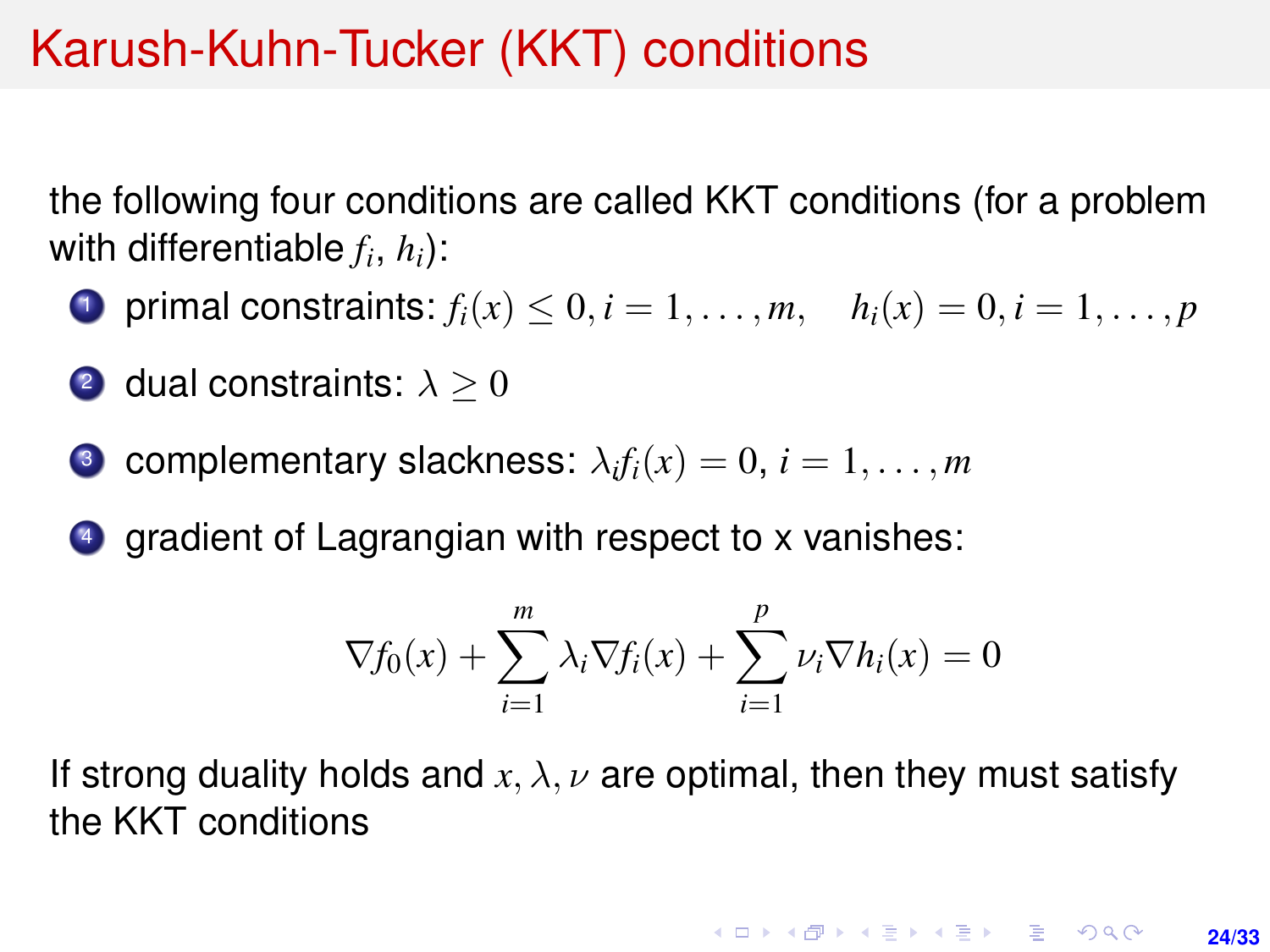# KKT conditions for convex problem

If  $\tilde{x}$ ,  $\tilde{\lambda}$ ,  $\tilde{\nu}$  satisfy KKT for a convex problem, then they are optimal

• from complementary slackness:  $f_0(\tilde{x}) = \mathcal{L}(\tilde{x}, \tilde{\lambda}, \tilde{\nu})$ 

• from 4th condition (and convexity):  $g(\lambda, \tilde{\nu}) = \mathcal{L}(\tilde{x}, \tilde{\lambda}, \tilde{\nu})$ Hence,  $f_0(\tilde{x}) = g(\tilde{\lambda}, \tilde{\nu})$ 

#### if **Slater's condition** is satisfied:

*x* is optimal if and only if there exist  $\lambda, \nu$  that satisfy KKT conditions

- **•** recall that Slater implies strong duality, and dual optimum is attained
- **e** generalizes optimality condition  $\nabla f_0(x) = 0$  for unconstrained problem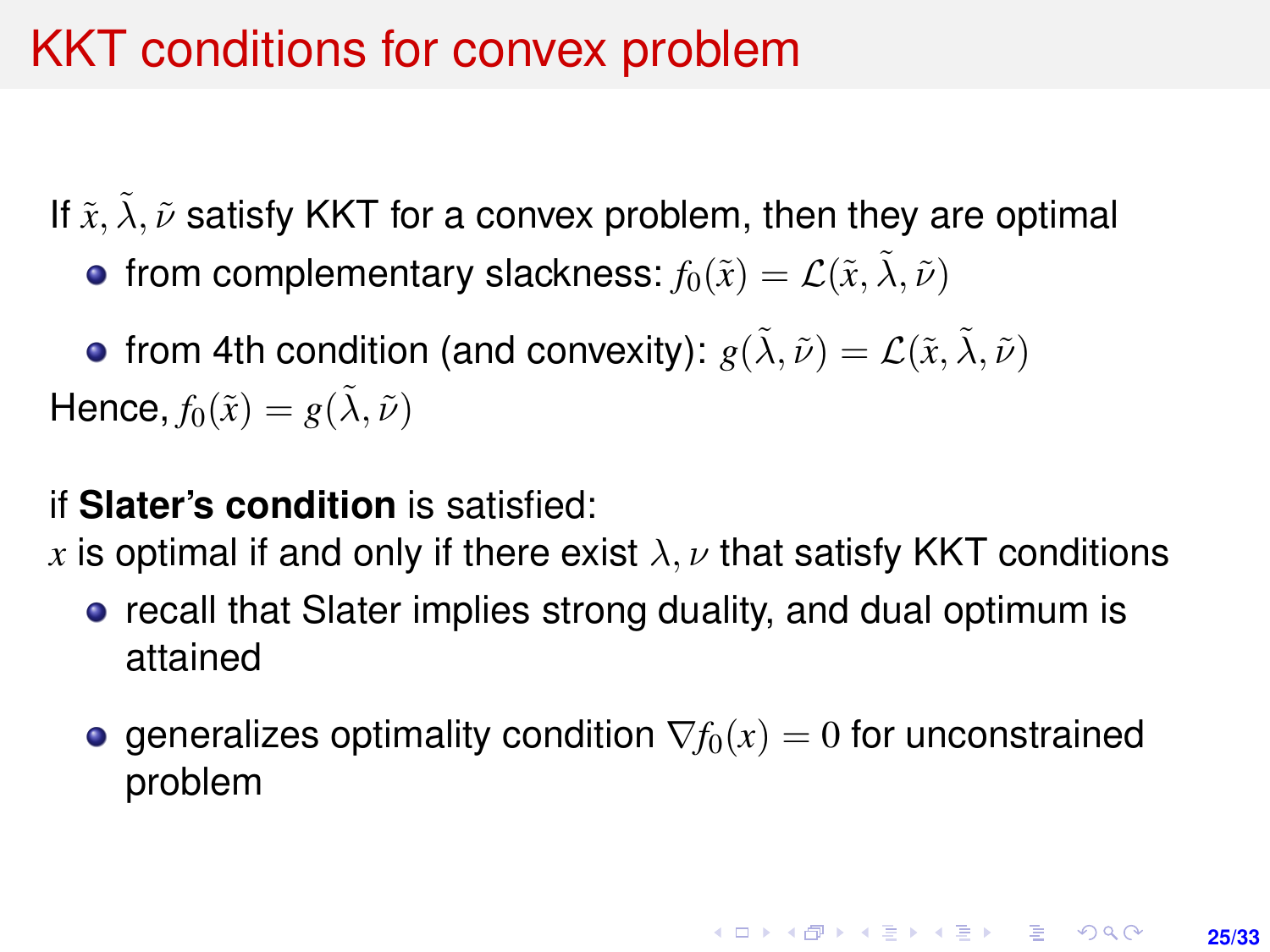# LP Duality

**Strong duality:** If a LP has an optimal solution, so does its dual, and their objective fun. are equal.

| primal<br>dual | finite | unbounded | infeasible |
|----------------|--------|-----------|------------|
| finite         |        |           |            |
| unbounded      |        |           |            |
| infeasible     |        |           |            |

If  $p^* = -\infty$ , then  $d^* \leq p^* = -\infty$ , hence dual is infeasible

If  $d^* = +\infty$ , then  $+\infty = d^* \leq p^*$ , hence primal is infeasible

 $\bullet$ 

min 
$$
x_1 + 2x_2
$$
 max  $p_1 + 3p_2$   
\ns.t.  $x_1 + x_2 = 1$  s.t.  $p_1 + 2p_2 = 1$   
\n $2x_1 + 2x_2 = 3$   $p_1 + 2p_2 = 2$ 

**KORKARK KERKER DRAM 26/33**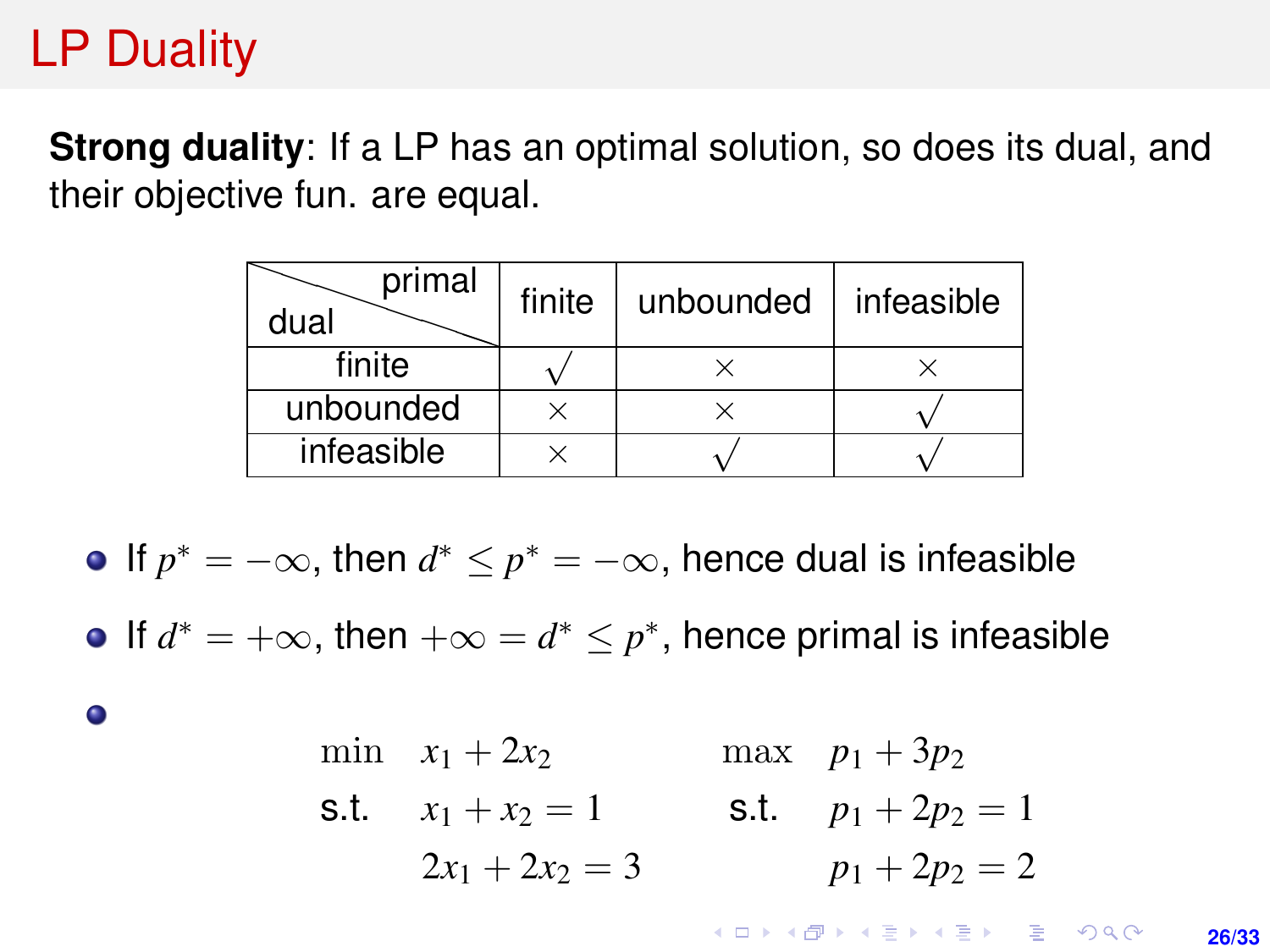### Problems with generalized inequalities

min 
$$
f_0(x)
$$
  
\n**s.t.**  $f_i(x) \leq K_i, 0, \quad i = 1, ..., m$   
\n $h_i(x) = 0, \quad i = 1, ..., p$ 

• 
$$
f_i(x) \preceq K_i
$$
 means  $-f_i(x) \in K_i$ .

Lagrangian:  $\left\langle \cdot,\cdot\right\rangle _{\mathsf{K}_{i}}$  inner product in  $\mathsf{K}_{i}$ 

$$
\mathcal{L}(x,\lambda_1,\ldots,\lambda_m,\nu)=f_0(x)+\sum_{i=1}^m\left\langle \lambda_i,f_i(x)\right\rangle_{\mathsf{K}_i}+\sum_{i=1}^p\nu_ih_i(x)
$$

**o** dual function

$$
g(\lambda_1,\ldots,\lambda_m,\nu)=\inf_{x\in\mathcal{D}}\quad\mathcal{L}(x,\lambda_1,\ldots,\lambda_m,\nu)
$$

#### K ロ ▶ K @ ▶ K 할 ▶ K 할 ▶ 이 할 → 9 Q @ **27/33**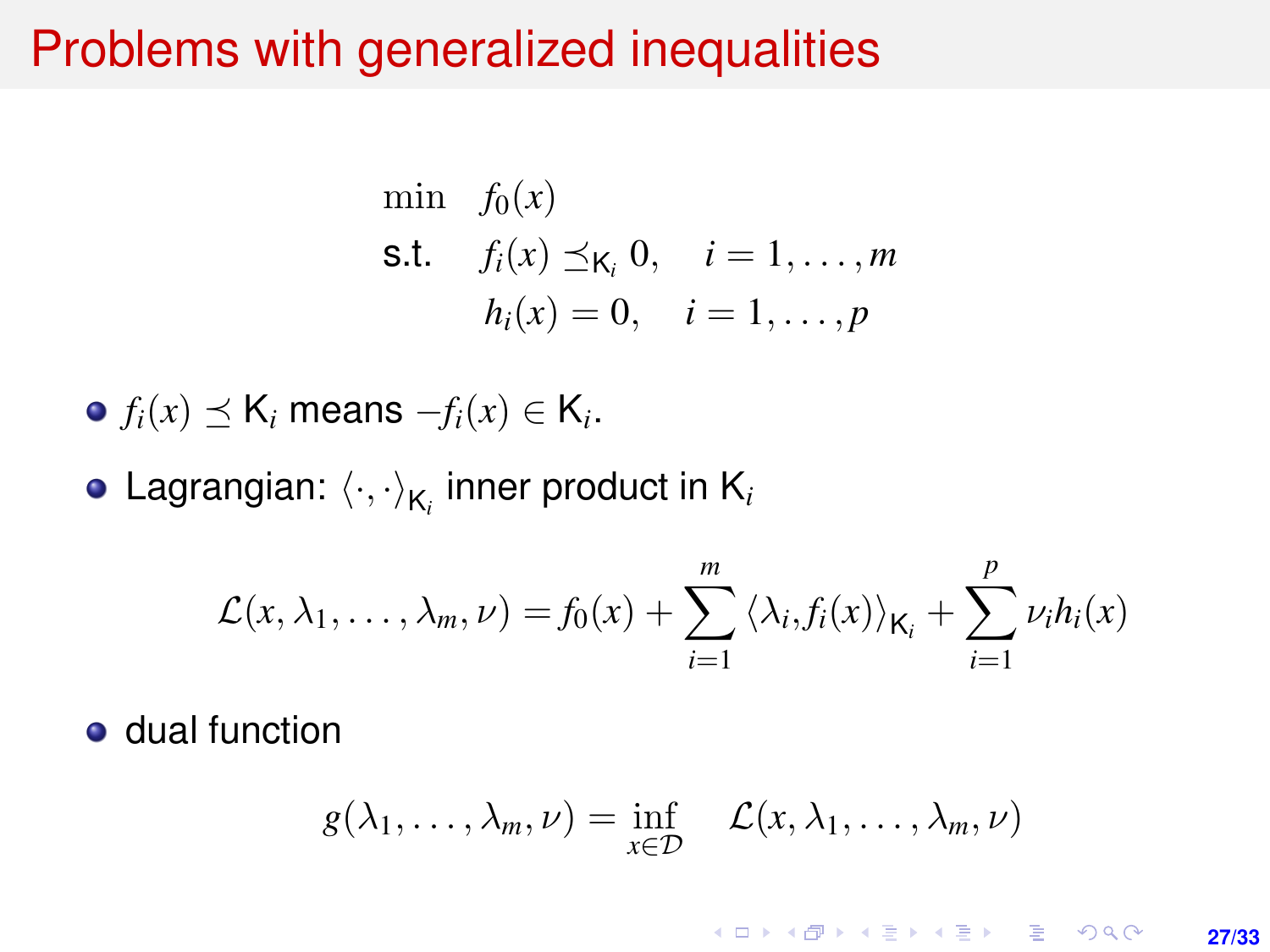**lower bound property:** if  $\lambda_i \in \mathsf{K}_i^*$ , then  $g(\lambda_1, \ldots, \lambda_m, \nu) \leq p^*$ **proof**: If  $\tilde{x}$  is feasible and  $\lambda \succeq_{\mathsf{K}^*_i} 0$ , then

$$
f_0(\tilde{x}) \geq f_0(\tilde{x}) + \sum_{i=1}^m \langle \lambda_i, f_i(\tilde{x}) \rangle_{\mathsf{K}_i} + \sum_{i=1}^p \nu_i h_i(\tilde{x})
$$
  
 
$$
\geq \inf_{x \in \mathcal{D}} \mathcal{L}(x, \lambda_1, \dots, \lambda_m, \nu)
$$
  
=  $g(\lambda_1, \dots, \lambda_m, \nu)$ 

minimizing over all feasible  $\tilde{x}$  gives  $g(\lambda_1, \ldots, \lambda_m, \nu) \leq p^*$ . **Dual problem**

$$
\max \quad g(\lambda_1, \dots, \lambda_m, \nu) \n\text{s.t.} \quad \lambda_i \succeq_{\mathsf{K}_i^*} 0, \quad i = 1, \dots, m
$$

- weak duality:  $p^* \geq d^*$
- strong duality:  $p^* = d^*$  for convex problem with constraint qualification (for example, Slater's: primal problem is strictly feasible)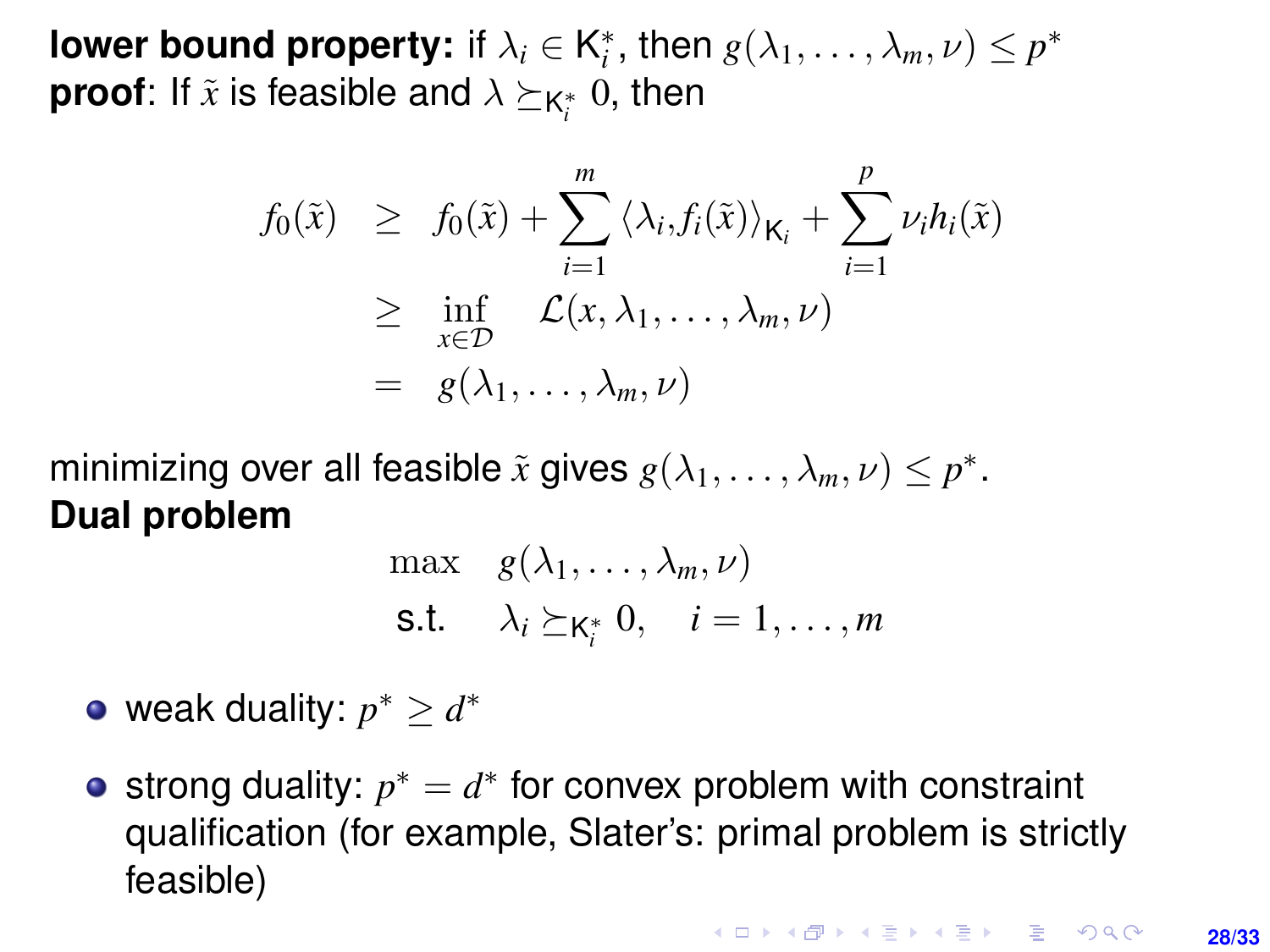# Semidefinite program

**primal SDP**  $(A_i, C \in \mathbb{S}^n)$ 

$$
\begin{aligned}\n\min \quad & b^T y \\
\text{s.t.} \quad & y_1 A_1 + \dots + y_m A_m \preceq C\n\end{aligned}
$$

- Lagrange multiplier is matrix  $Z \in \mathbb{S}^n$
- Lagrangian  $L(y, Z) = b^T y + tr(Z(y_1 A_1 + \cdots + y_m A_m C))$
- dual function

$$
g(Z) = \inf_{y} L(y, Z) = \begin{cases} -\operatorname{tr}(CZ) & \operatorname{tr}(A_i Z) + b_i = 0, \quad i = 1, ..., m \\ -\infty & \text{otherwise} \end{cases}
$$

#### **dual SDP**

 $max - tr(CZ)$ s.t.  $Z \succeq 0$ ,  $tr(A_i Z) + b_i = 0$ ,  $i = 1, ..., m$  $p^* = d^*$  if primal SDP is strictly feasible (∃*y* with  $y_1A_1 + \cdots + y_mA_m \prec C$ ) **KOD KARD KED KED DRA 29/33**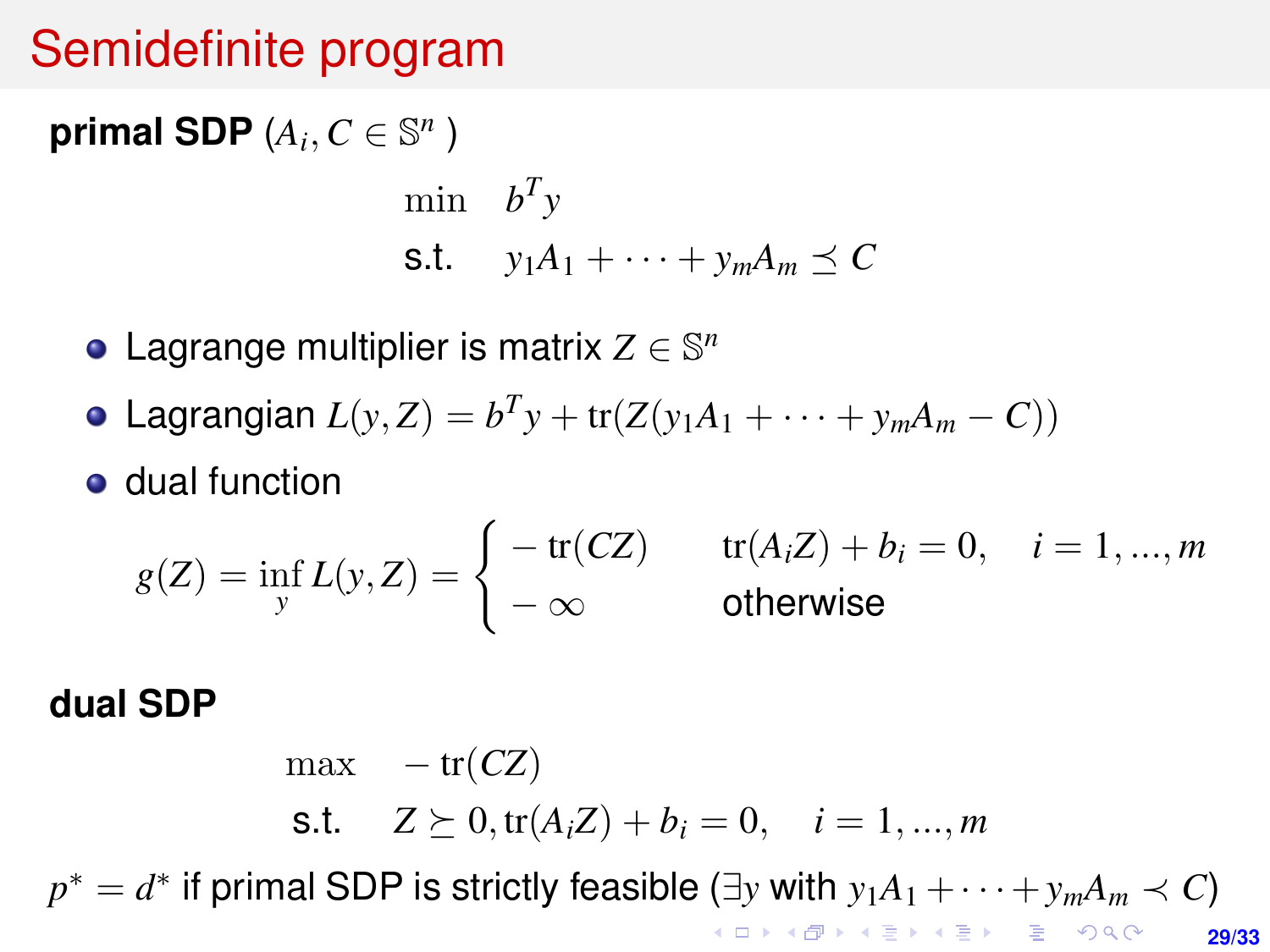# SDP Relaxtion of Maxcut

$$
\min_{\mathbf{S}.\mathbf{t}} \quad x^{\top} W x\n\quad \Longrightarrow \quad \max_{\mathbf{S}.\mathbf{t}} \quad -1^{\top} \nu \quad \Longrightarrow \quad \min_{\mathbf{S}.\mathbf{t}} \quad \text{Tr}(W X) \\
\text{s.t.} \quad x_i^2 = 1 \quad \Longrightarrow \quad \text{s.t.} \quad W + \text{diag}(\nu) \succeq 0 \quad \Longrightarrow \quad \text{s.t.} \quad X_{ii} = 1 \\
X \succeq 0
$$

a nonconvex problem; feasible set contains 2n discrete points

• interpretation: partition  $\{1, \ldots, n\}$  in two sets;  $W_{ij}$  is cost of assigning  $i, j$  to the same set;;  $-W_{ij}$  is cost of assigning to different sets

dual function

$$
g(\nu) = \inf_{x} \left( x^{\top} W x + \sum_{i} \nu_{i} (x_{i}^{2} - 1) \right) = \inf_{x} x^{\top} (W + \text{diag}(\nu)) x - 1^{\top} \nu
$$

$$
= \begin{cases} -1^{\top} \nu & W + \text{diag}(\nu) \succeq 0 \\ -\infty & \text{otherwise} \end{cases}
$$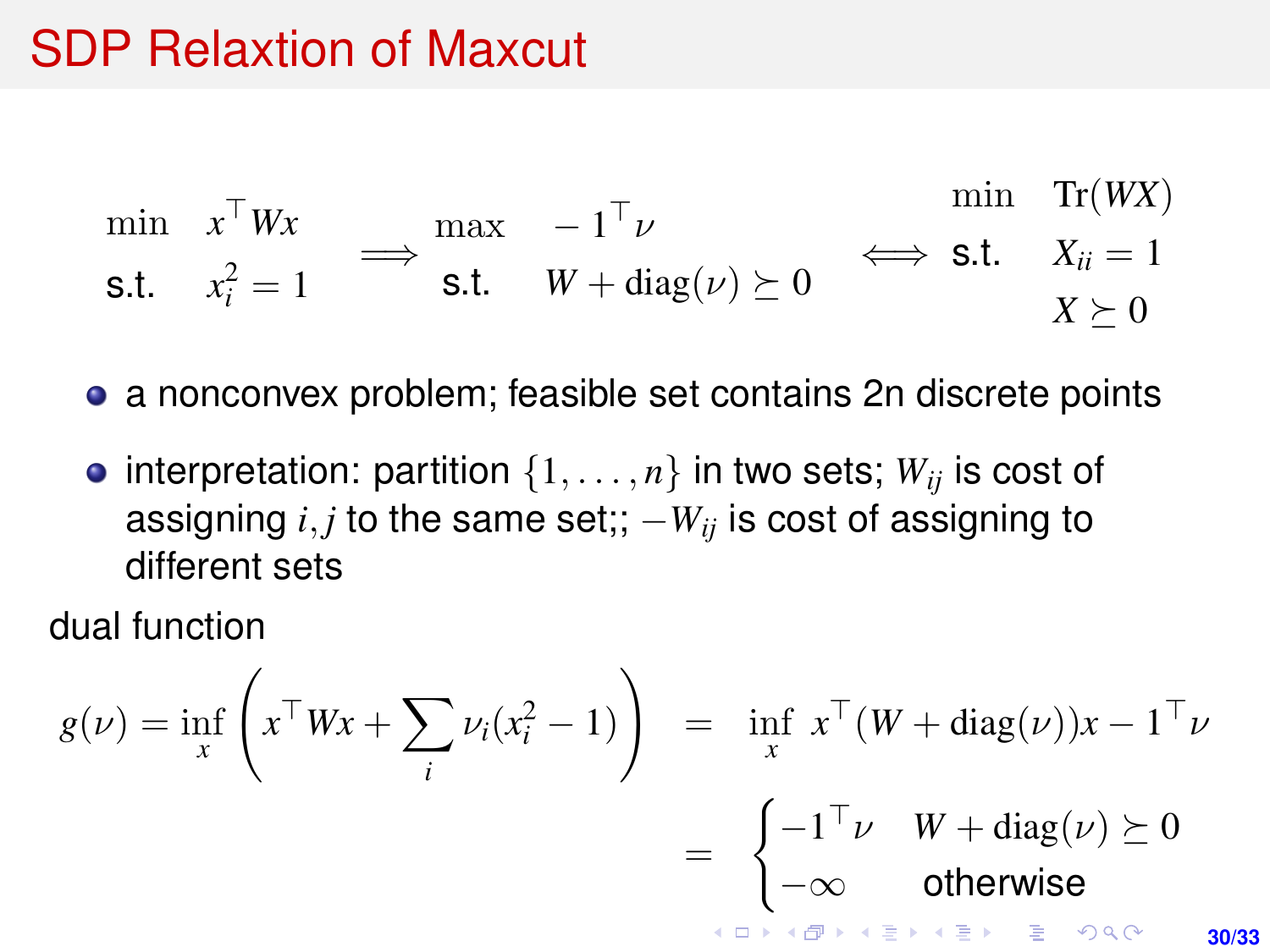# SOCP/SDP Duality

(P) min 
$$
c^{\top}x
$$

\ns.t.  $Ax = b, x_Q \succeq 0$ 

\nso that  $A^{\top}y + s = c, s_Q \succeq 0$ 

\n(P) min  $\langle C, X \rangle$ 

\ns.t.  $\langle A_1, X \rangle = b_1$ 

\nso that  $b^{\top}y$ 

\nso that  $b^{\top}y$ 

\nso that  $b^{\top}y$ 

\nso that  $b^{\top}y$ 

\nso that  $\sum_{i} y_i A_i + S = C$ 

\nso that  $\sum_{i} y_i A_i + S = C$ 

\nso that  $\sum_{i} y_i A_i + S = C$ 

\nso that  $\sum_{i} y_i A_i + S = C$ 

\nso that  $\sum_{i} y_i A_i + S = C$ 

#### **Strong duality**

- If  $p^*$  >  $-\infty$ , (P) is **strictly** feasible, then (D) is feasible and  $p^* = d^*$
- If *d* <sup>∗</sup> < +∞, (D) is **strictly** feasible, then (P) is feasible and  $p^* = d^*$
- If (P) and (D) has **strictly** feasible solutions, then both have optimal solutions.**KORKARK KERKER DRAM**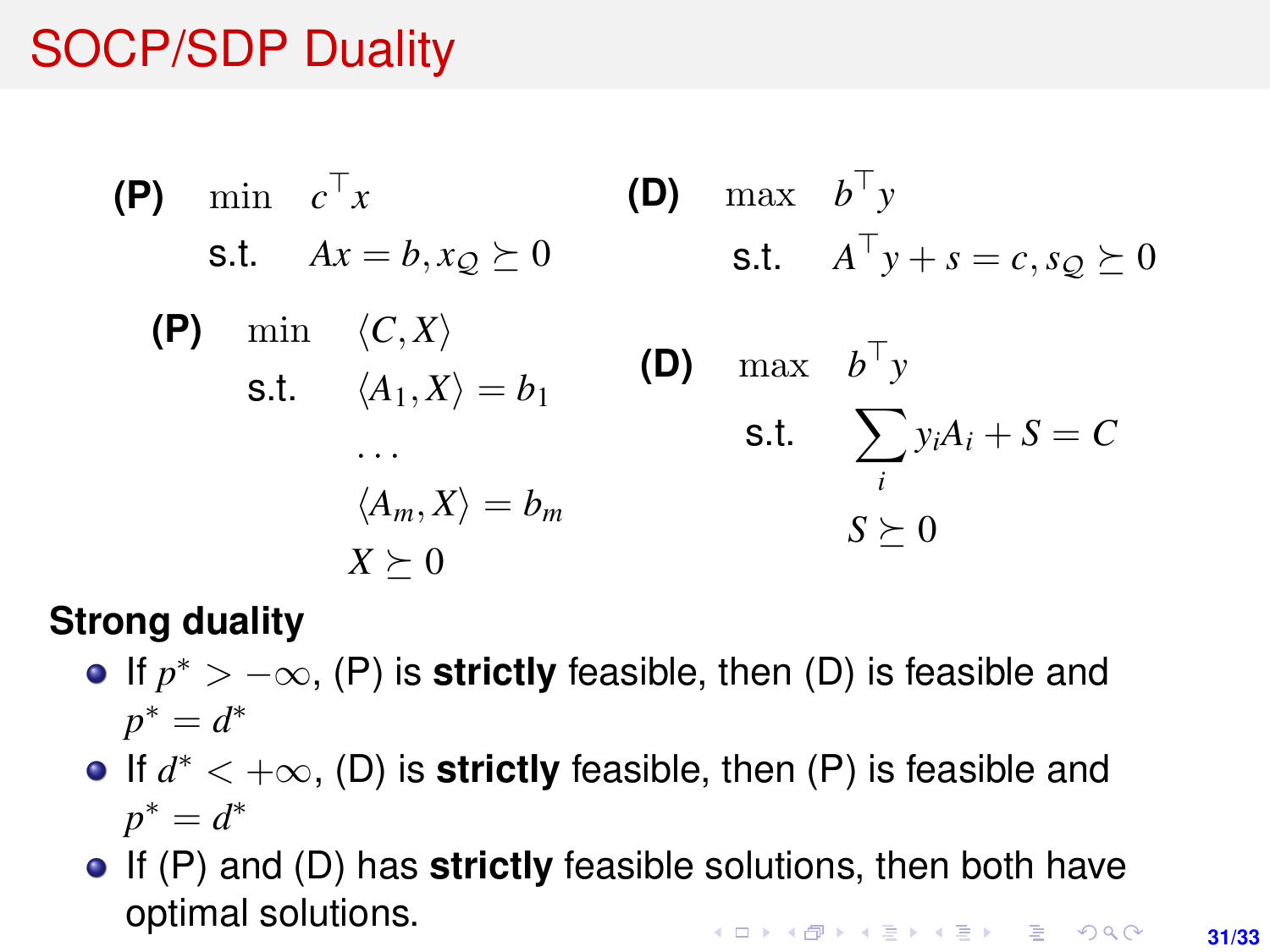### Failure of SOCP Duality

\n 
$$
\text{inf} \quad (1, -1, 0)x
$$
  $\text{sup} \quad y$ \n

\n\n  $\text{S.t.} \quad (0, 0, 1)x = 1$   $\text{S.t.} \quad (0, 0, 1)^{\top}y + z = (1, -1, 0)^{\top}$ \n

\n\n $x_{\mathcal{Q}} \succeq 0$ \n

primal:  $\min \ x_0 - x_1, \text{ s.t. } x_0 \geq \sqrt{x_1^2 + 1};$  It holds  $x_0 - x_1 > 0$  and  $x_0 - x_1 \to 0$  if  $x_0 = \sqrt{x_1^2 + 1} \to \infty.$  Hence,  $p^* = 0,$  no finite solution

dual: sup *y* s.t.  $1 \ge \sqrt{1 + y^2}$ . Hence,  $y = 0$  $p^* = d^*$  but primal is not attainable.

> **KORKARK A BIK BIKA A GA A GA A GA A BIKA A BIKA A BIKA A BIKA A BIKA A BIKA A BIKA A BIKA A BIKA A BIKA A BIKA 32/33**